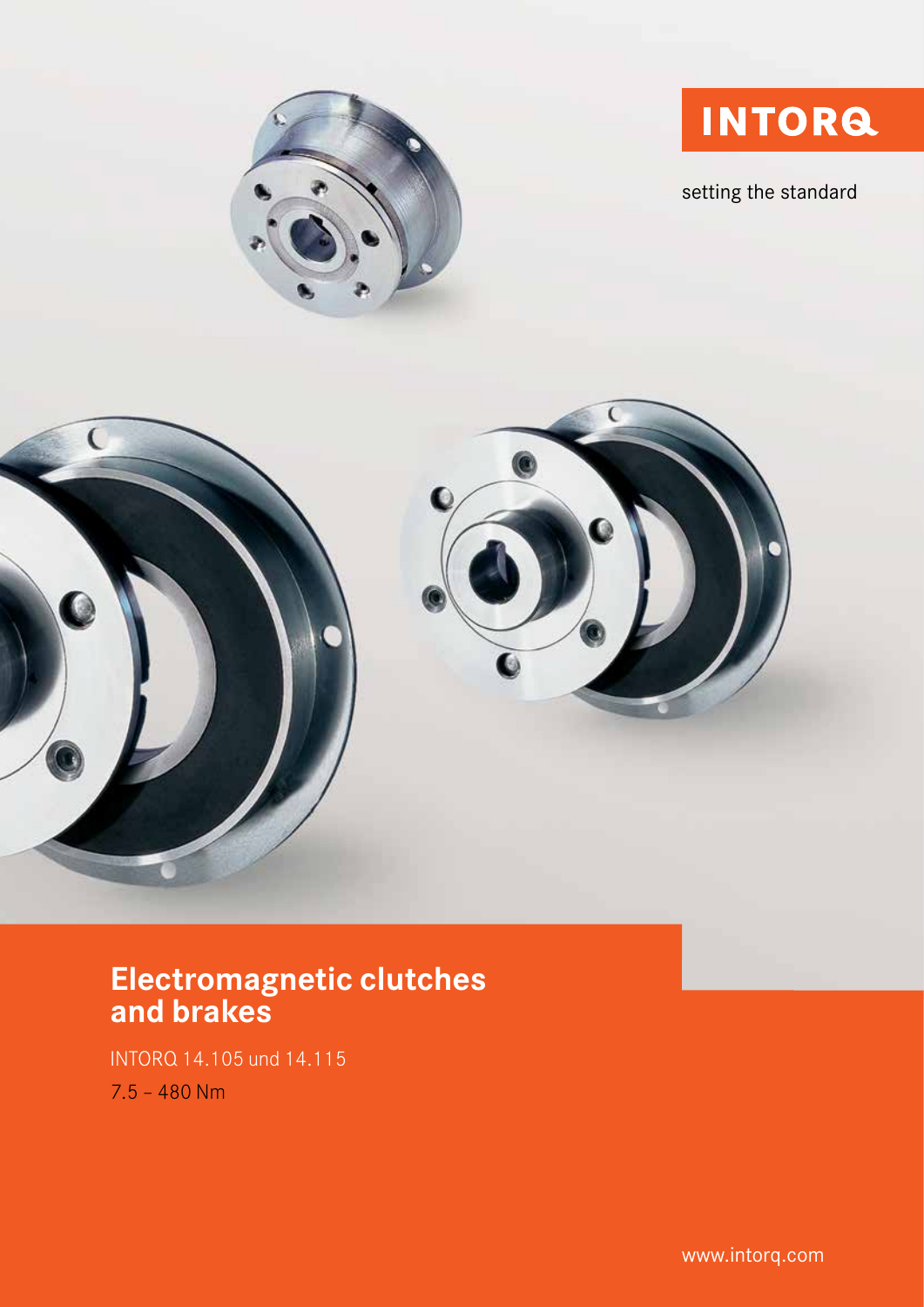# We set the standards

The INTORQ brand stands for reliable brake solutions with the highest product standards. INTORQ products are used in a very diverse range of applications, from brake motors and industrial trucks to hoists, cranes and wind turbines. We can create the right solution for you and your drive – individually and reliably.

The INTORQ module system offers numerous geared motors, setting standards worldwide. We have been increasing our international presence step by step, establishing sites in Shanghai, Atlanta and Pune. So our network of sales and service staff is close at hand all over the world, ready to support you.



#### INTORQ at a glance

- **■** Electromagnetic brakes and clutches
- Flexibility with standard options as well as customised solutions
- **Ⅰ Centralised product development and** production located in aerzen
- **Fast response and delivery times globally** thanks to production and warehousing in Shanghai, Atlanta and Pune.
- Over 50 million euros a year sales volume
- 800,000 units a year
- 13,000 square metres production area
- 250 employees
- Market leader with 63 sales partners in 49 countries

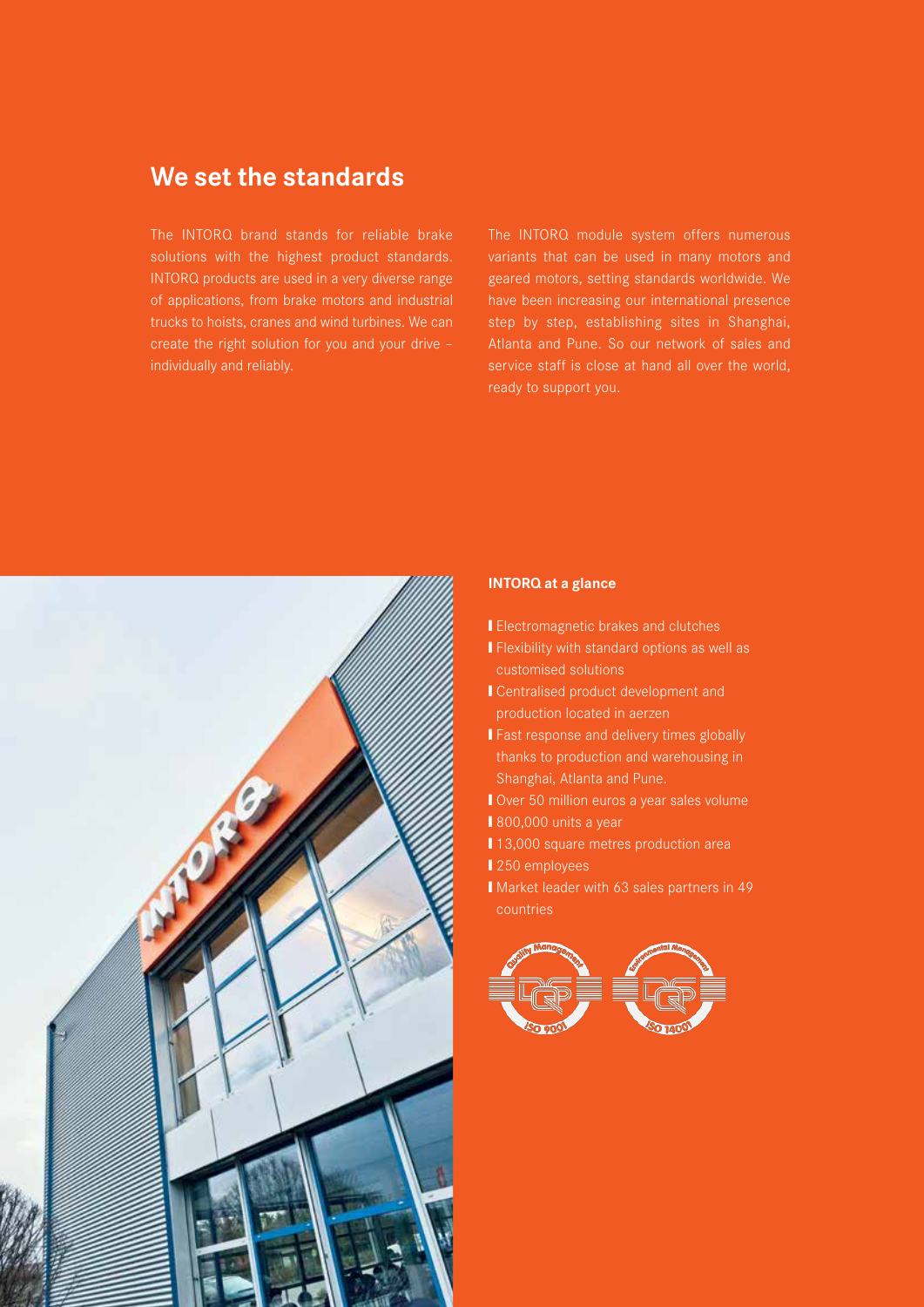# **INTORG**

# Versatile and really reliable

INTORQ electromagnetic clutches and brakes transmit the drive torque or braking torque by friction in dry running conditions. When the DC voltage is applied, torque transmission is achieved free from torsional backlash. The prestressed annular spring on the armature assembly ensures release without residual torque on de-energisation.

The clutches and brakes can be used in any mounting position and are virtually maintenancefree. Depending on the friction energy used, the working air gap only needs to be checked (and corrected if necessary) at specific time intervals. Special machining of the friction surfaces ensures that the rated torques can be achieved after very few switching operations without a run-in period.

The catalogue will help you to select and order the electromagnetic brake and/or electromagnetic clutch you need.

#### This catalogue contains:

INTORQ 14.105 and INTORQ 14.115 with transmitted torques 7.5 – 480 Nm

### Example applications

- **■** Packing machines
- **I** Automation technology
- **■** Gate drives
- **■** Folding and printing machines



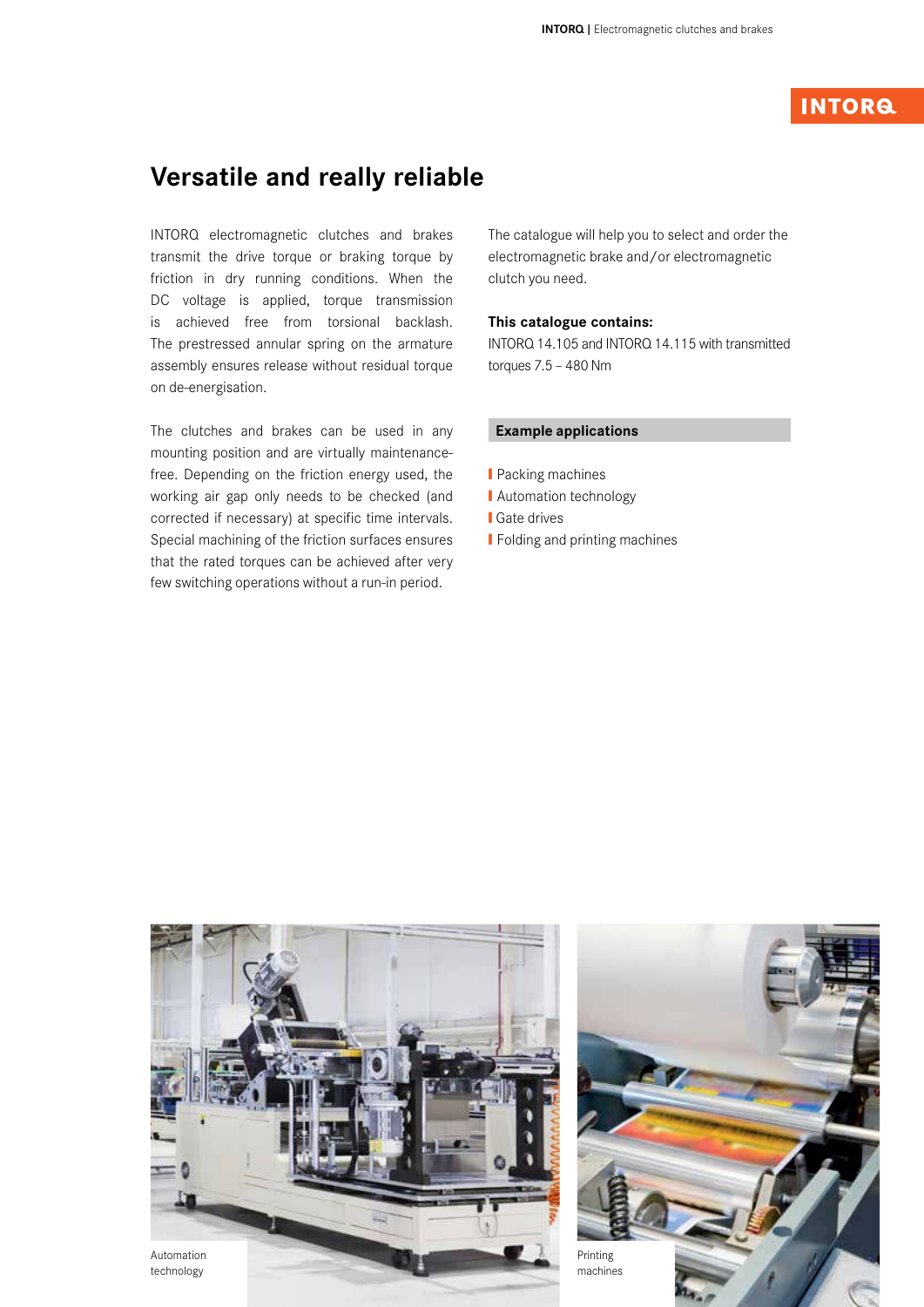# Product key



### Type

14.105 electromagnetic clutch 14.115 electromagnetic brake

Size 06, 08, 10, 12, 16, 20, 25

### Stator type

1 – Flange-mounting type

3 – Type with bearings

#### Armature assembly type

- 1 With external flange hub
- 2 With internal flange hub (for brakes only)
- 3 Without flange hub
- 5 With flange hub on bearings (for clutches only)

### Variants

Supply voltage Rotor bore Armature assembly bore



Electromagnetic clutch INTORQ 14.105.*òò*.1.5



Electromagnetic brake INTORQ 14.115.*òò*.1.1



Electromagnetic brake INTORQ 14.115.*òò*.1.2



Electromagnetic clutch INTORQ 14.105.*òò*.3.1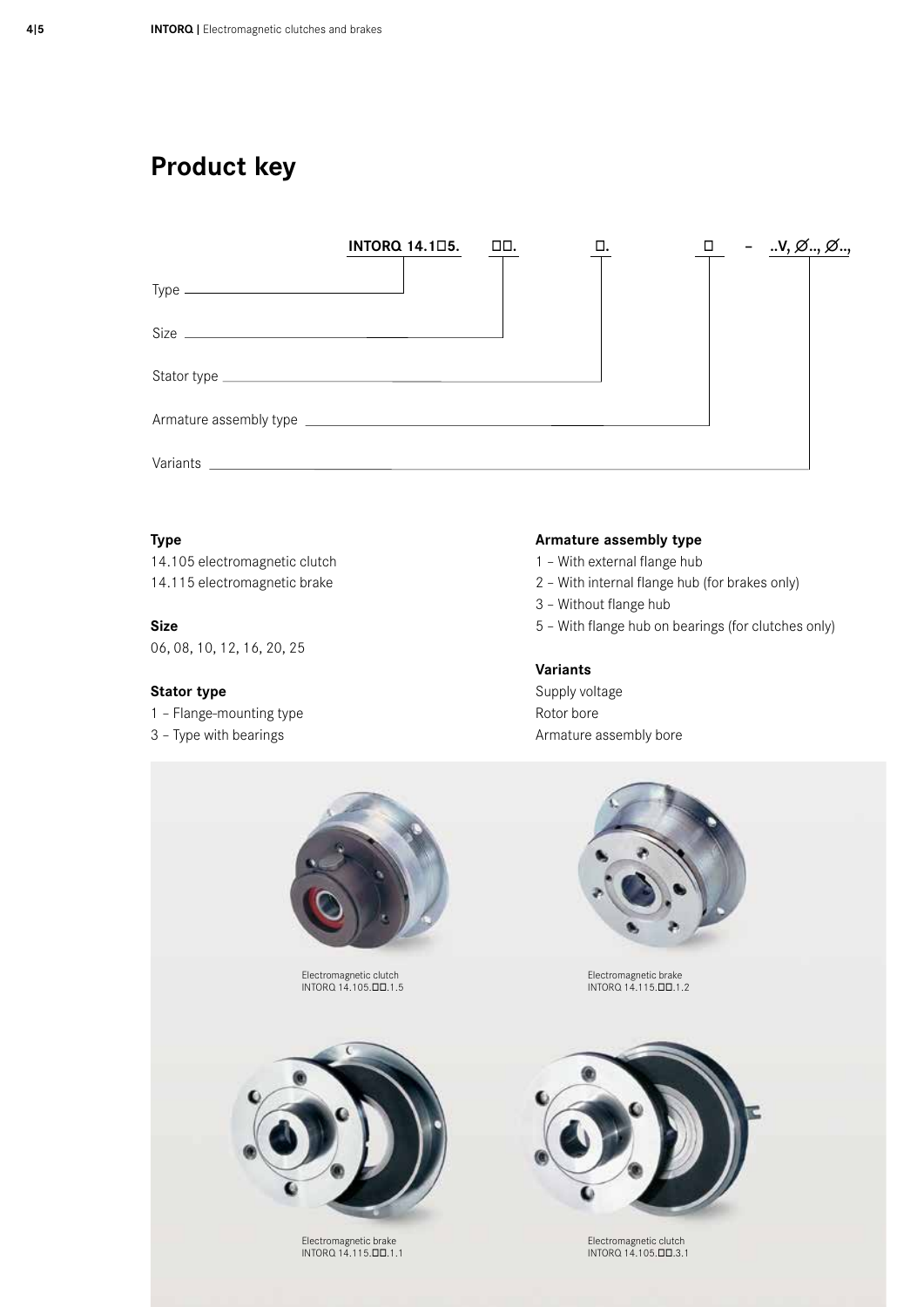# **INTORQ**

# **Contents**

# Selection

| Permissible switching energy/ |
|-------------------------------|
| operating frequency           |
|                               |

# Technical data

| Flange-mounted and         |  |
|----------------------------|--|
| shaft-mounted              |  |
| electromagnetic clutches11 |  |
|                            |  |

## Accessories

# General information

|--|--|--|--|

# List of abbreviations

| P<br>P <sub>N</sub><br><b>J</b> Lres | [W]<br>[W]<br>[kgm2] | power<br>Rated coil power at rated voltage and 20°C<br>moment of inertia of the load referred to | $S_{hmax}$ [1/h] |                    | Maximum permissible operating<br>frequency, depending on the friction<br>work per operation |
|--------------------------------------|----------------------|--------------------------------------------------------------------------------------------------|------------------|--------------------|---------------------------------------------------------------------------------------------|
|                                      |                      | the brake shaft                                                                                  | S <sub>hue</sub> | [1/h]              | transitional operating frequency,                                                           |
| U <sub>N</sub>                       | [VDC]                | Rated coil voltage                                                                               |                  |                    | thermal rating of the brake/clutch                                                          |
| $M_{a}$                              | [Nm]                 | deceleration torque                                                                              | <b>SLN</b>       | $\lceil mm \rceil$ | Rated air gap                                                                               |
| M <sub>erf</sub>                     | [Nm]                 | required braking torque                                                                          | t <sub>1</sub>   | [s]                | Engagement time, the total of the                                                           |
| $M_K$                                | [Nm]                 | Rated torque of the brake at a relative                                                          |                  |                    | reaction delay and torque rise time                                                         |
|                                      |                      | speed of 100 r/min                                                                               |                  |                    | $t_1 = t_{11} + t_{12}$                                                                     |
| $M_{L}$                              | [Nm]                 | Load torque, torque that the static load                                                         | t <sub>2</sub>   | [s]                | Disengagement time, time from                                                               |
|                                      |                      | produces at the motor shaft                                                                      |                  |                    | switching the stator until the torque                                                       |
| $\Delta n_0$                         | [r/min]              | Initial relative speed of the brake                                                              |                  |                    | has reduced to 0.1 $M_K$                                                                    |
| Q                                    | $[ \, ] \, ]$        | Heat/energy                                                                                      | $t_3$            | [s]                | Slipping time to standstill (after $t_{11}$ )                                               |
| $Q_{E}$                              | $[ \ ]$              | Maximum permissible friction work per                                                            | $t_{11}$         | [s]                | Delay time when connecting,                                                                 |
|                                      |                      | switching cycle, thermal rating of the brake                                                     |                  |                    | time from disconnecting the voltage                                                         |
| $Q_{\rm smax}$ [J]                   |                      | maximum permissible friction work during                                                         |                  |                    | until the torque begins to rise                                                             |
|                                      |                      | cyclic switching, depending on the                                                               | $t_{12}$         | [s]                | Rise time of braking torque, time from                                                      |
|                                      |                      | operating frequency                                                                              |                  |                    | beginning of rise of torque until braking                                                   |
| $S_h$                                | [1/h]                | Operating frequency, the number of                                                               |                  |                    | torque is reached                                                                           |
|                                      |                      | repeated operations per unit time                                                                |                  |                    |                                                                                             |
|                                      |                      |                                                                                                  |                  |                    |                                                                                             |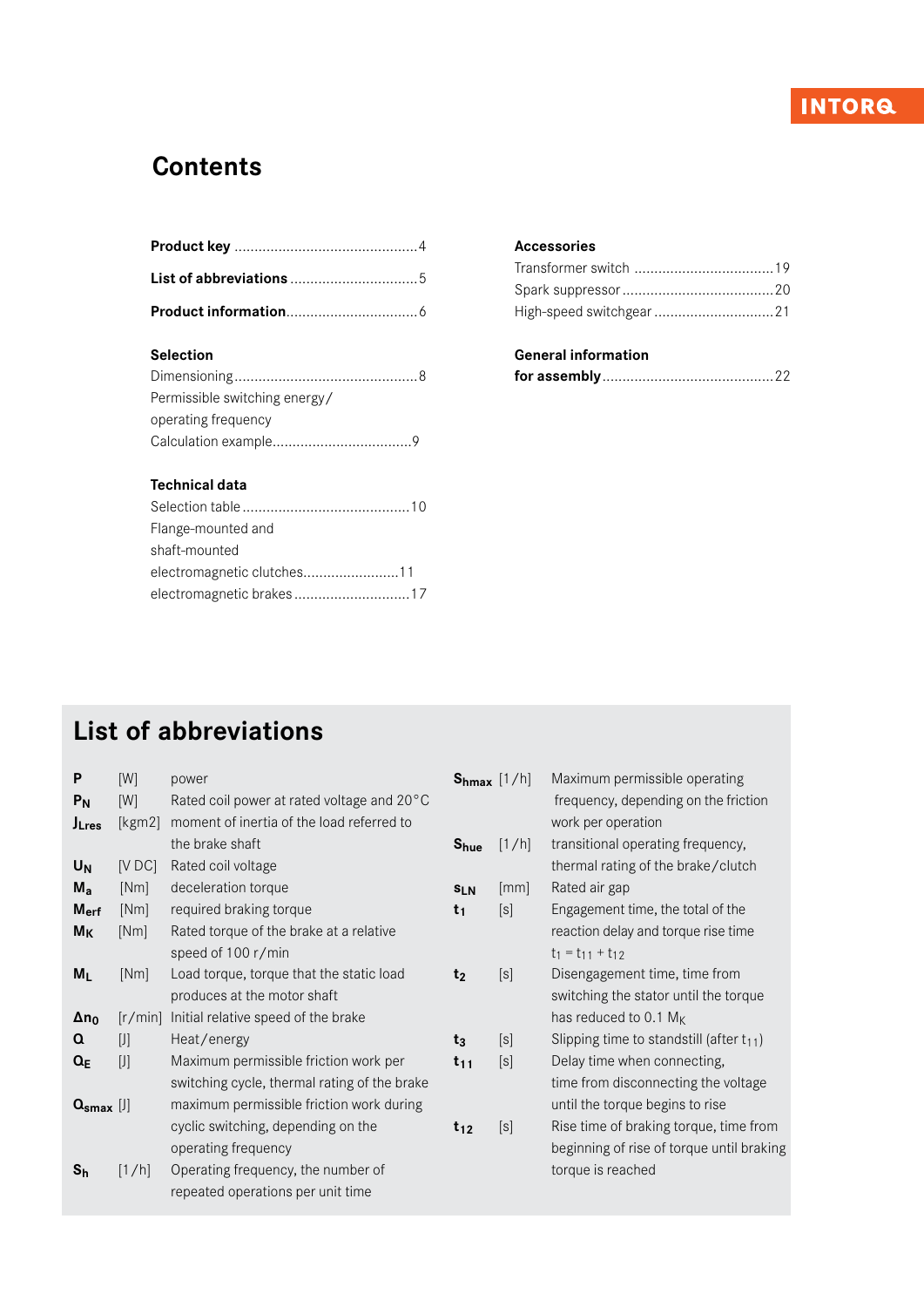# Product information

Electromagnetic clutches and brakes are used wherever rapid acceleration or deceleration of masses in motion is required.

This document describes powerful and reliable mass-produced products which have already been tried and tested in numerous applications.

#### A complete range

- **Ⅰ** 7 sizes
- Clutch/braking torques from 7.5 480 Nm

### Versatile

- **■** Suitable for any mounting position
- Clutches can be supplied as flange-mounted or shaft-mounted versions
- Various armature assembly types for clutches and brakes can be supplied to suit any application case

#### Torque transmission

- **■** Friction transmission in dry running
- **I** Immediately ready for operation
- Special machining of the friction surfaces ensures that the rated torques are achieved after very few switching operations without a run-in period, even when the product is new.

#### Reliable

- The certified ISO 9001 and ISO 14001 quality system provides the basis for consistently highquality products
- Manufacture and testing to VDE 0580

### Low maintenance

- Working air gap only has to be checked in relation to the friction energy used
- Wear adjustment only required at 2.5 times the rated air gap
- Asbestos-free friction linings with a low rate of wear and nitride hardened armature plates ensure a long service life and constant torques

#### Release without detent torque

**■** The prestressed annular spring on the armature assembly ensures release without residual torque on de-energisation

### Short and consistent operating times

**Ⅰ** The prestressed, backlash-free annular spring on the armature assembly enables short and constant operating times to be achieved, even with larger working air gaps

#### **Options**

■ Special voltages and bores are available on request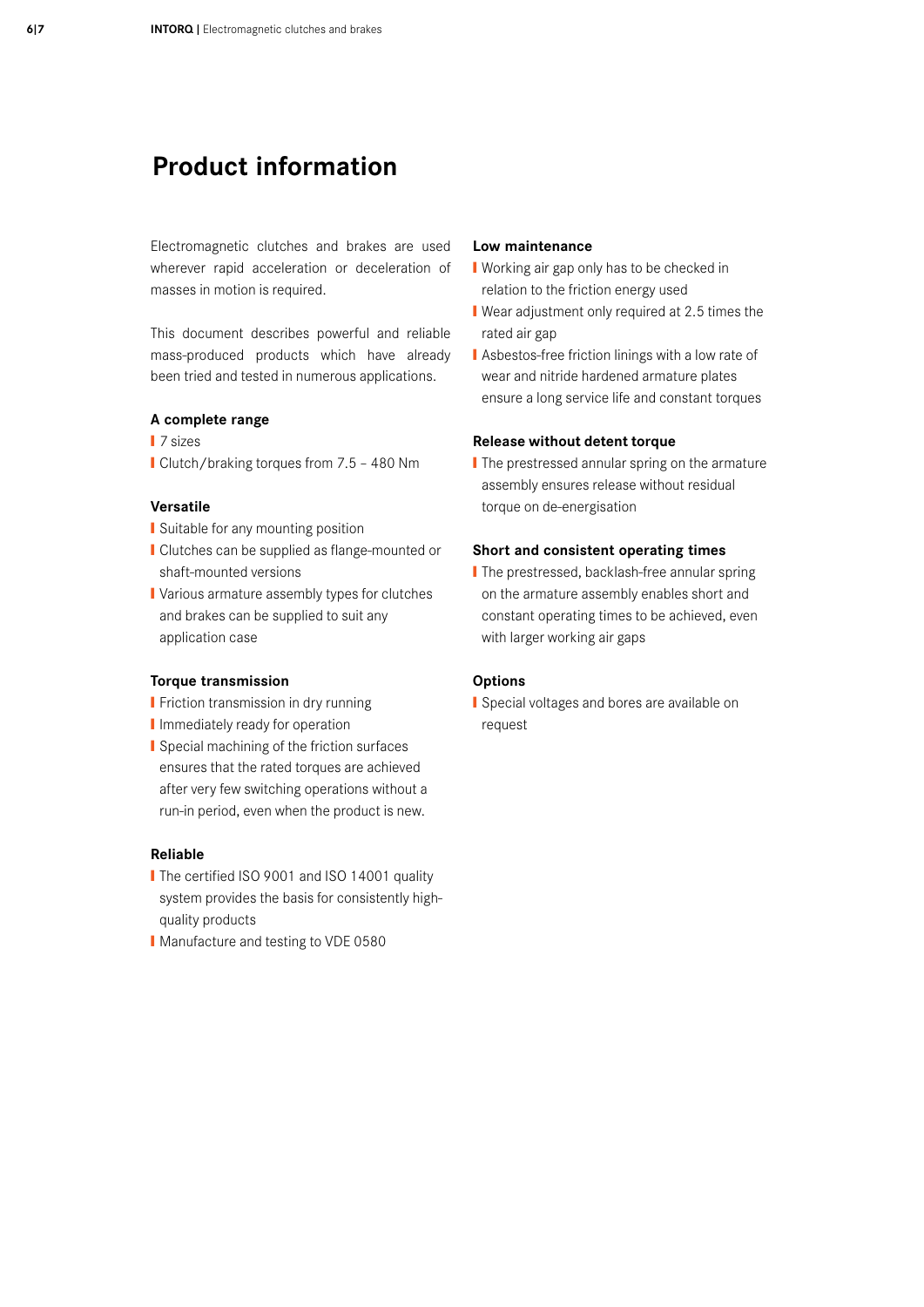# Produktinformationen

## Principle of operation

To generate the drive torque or braking torque, the stator coil is supplied with DC voltage and a magnetic field is generated. The magnetic attraction force pulls the armature plate on the armature assembly against the force of the prestressed spring across the air gap and towards the friction surface of the brake armature or rotor, thereby making torque available.

If the voltage supply is interrupted, the magnetic field will collapse and the prestressed annular spring will pull the armature plate back to its initial position.

### Flange-mounted brakes



#### Flange-mounted clutches



### Shaft-mounted clutches



#### Flange-mounted clutches and brakes

The stator and flange should be mounted centrally on the shaft. Two toleranced diameters are available for this purpose.

The clutch rotor is mounted on the shaft using a keyway connection and secured against axial movement. Mounting dimension "b" under "Dimensions" must be observed exactly.

#### Shaft-mounted clutches

If a suitable mounting surface for the flange stator is not available, a shaft-mounted clutch should be used. The stator is supported on the rotor. A pin, which engages in the anti-rotation tag with sufficient clearance, simply has to take up the bearing friction.

Torque is transmitted via a keyway connection as on flangemounted clutches.

#### Armature assemblies

Type 1, 2 and 5 armature assemblies should be mounted on the shaft and secured against axial movement following precise setting of the working air gap sLü (see Dimensions). Armature assembly type 3 should be screwed to the element to be decelerated or accelerated (e.g. belt pulley) using the annular spring. See page 22 for the screws and lock washers to be used. Please make sure that the clearing holes for the rivet heads on the armature assembly are sufficiently large, so that the axial movement of the armature assembly is not restricted.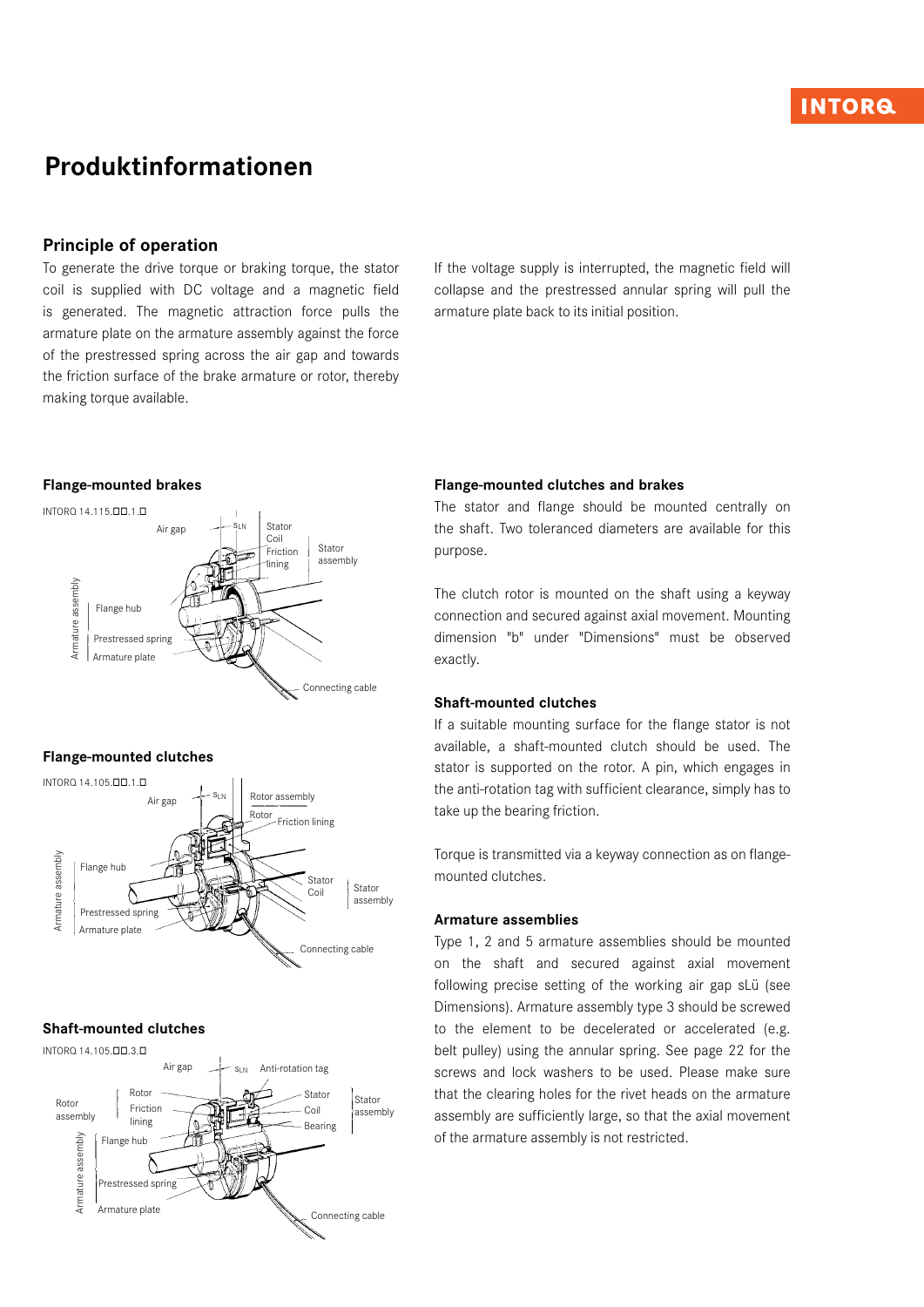# Selection

#### Dimensioning



## Operating data calculation

 $Q_{NA}$  is indicated in the Technical data

# Determining the size by specifying the required torque M<sub>req</sub>

Parameters included in the calculation are moments of inertia, relative speeds and acceleration or deceleration times.

K is a safety factor to ensure transmission security even in extreme operating conditions. K is dependent on the prevailing operating conditions.

K is always  $\geq 2$ 

### Checking the thermal load

The switching energy per switching cycle Q and the operating frequency Sh determine the thermal load of the clutch or brake. The values calculated or plotted on a graph must not exceed the permissible values for the specific sizes. Parameters  $Q_E$  and  $S_{hue}$  are indicated in the Technical data.

Qhzul and Shzul can also be taken from the diagram on page 9 for sizes 06 to 25.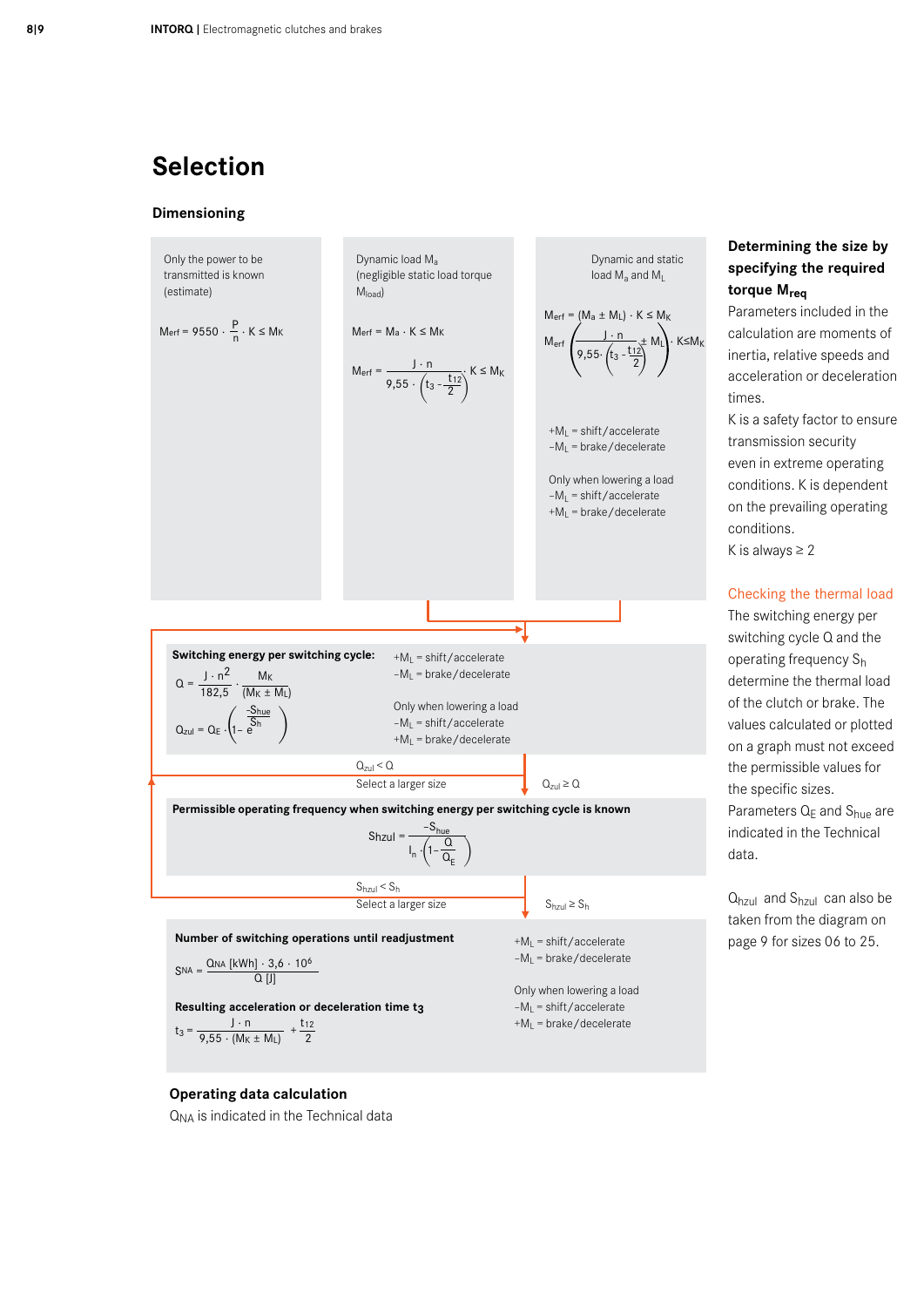# Selection

Permissible switching energy/operating frequency

Electromagnetic clutches INTORQ 14.105 (7.5 – 480 Nm) Electromagnetic brakes INTORQ 14.115 (7.5 – 480 Nm)



## Calculation example

### Default parameters:

 $J = 0.01$  kgm<sup>2</sup>

 $M_1 = 6$  Nm

 $n = 700$  min<sup>-1</sup>

 $t_3$  = 0.15 s

 assumed to be 0.03 s  $t_{12}$ 2

 $S_h$  = 5000 switching operations per hour

### Calculation of the required torque:

$$
M_a = \frac{J \cdot n}{9.55 \cdot (t_3 - \frac{t_{12}}{2})} = \frac{0.01 \cdot 700}{9.55 \cdot (0.15 - 0.03)}
$$
  
\n
$$
M_a = 6.1 \text{ Nm}
$$
  
\n
$$
M_{\text{erf}} = (M_a + M_L) \cdot K = (6.1 + 6) \cdot 2
$$
  
\n
$$
M_{\text{erf}} = 24.2 \text{ Nm}
$$

### Electromagnetic clutch selected:

INTORQ 14.105.10.1.1 with  $M_K$  = 30 Nm

### Calculation of the switching energy per switching cycle:

$$
Q = \frac{J \cdot n^2}{182,5} \cdot \frac{M_K}{M_K - M_L}
$$
  

$$
Q = \frac{0,01 \cdot 700^2}{182,5} \cdot \frac{30}{30 - 6}
$$
  

$$
Q = 33,6 \text{ J}
$$

#### Check of the permissible operating frequency:

See the diagram (above) for  $S<sub>hzul</sub>$  depending on the calculated switching energy.

For the selected size (10), the required operating frequency is permissible at the calculated switching energy.

## Result:

The selected electromagnetic clutch (INTORQ 14.105.10.1.1,  $M_K$  = 30 Nm) can be used for this application.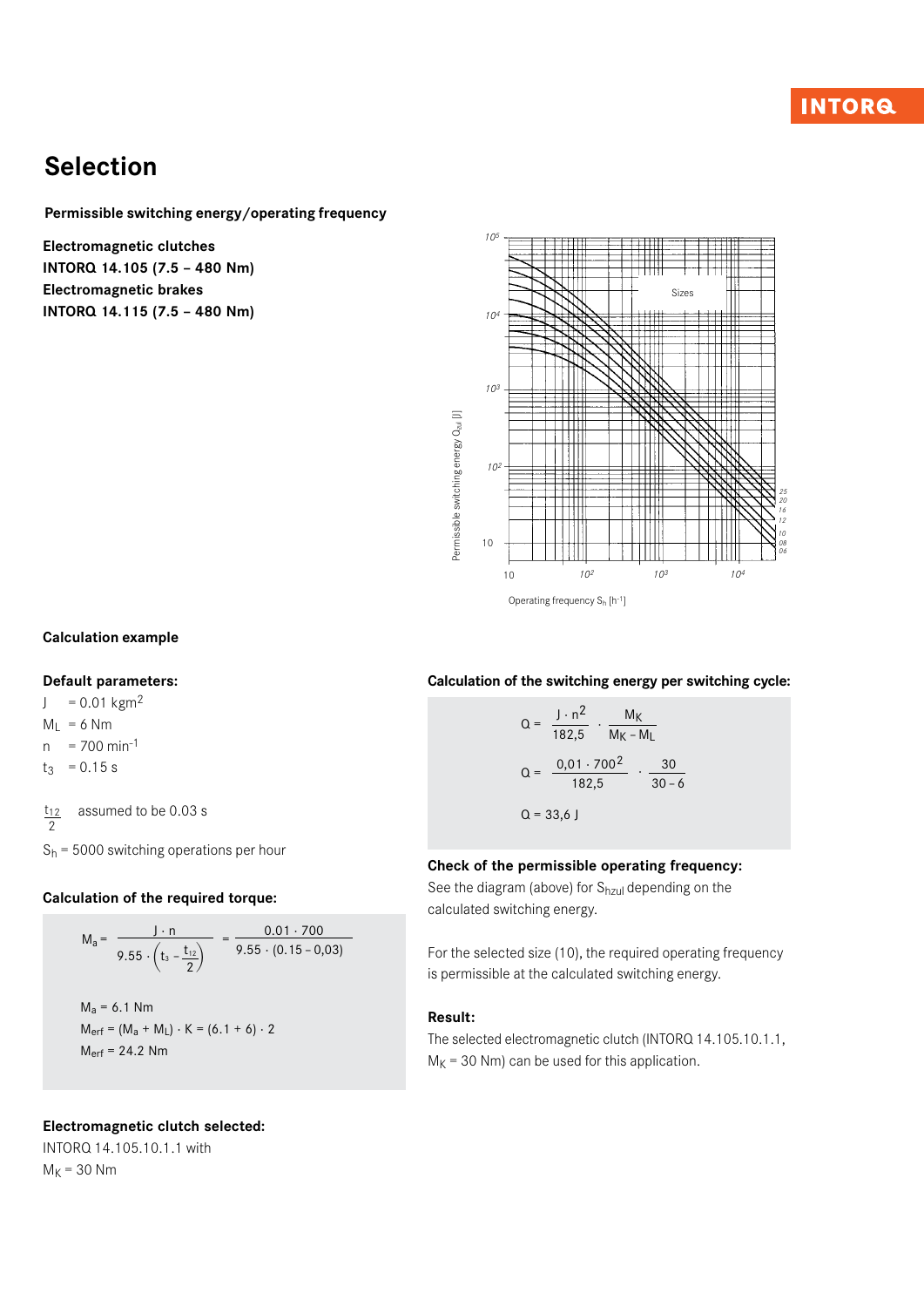## Selection table

| Size | $M_K$ <sup>1)</sup> | $n_{max}$    | $P_{20}$ °C |          | Operating times 2) |       |                | $Q_E$               | $Q_{NA}$   | S <sub>hue</sub> | $J$ [10-5 kgm <sup>2</sup> ] |                          |       |      |      |
|------|---------------------|--------------|-------------|----------|--------------------|-------|----------------|---------------------|------------|------------------|------------------------------|--------------------------|-------|------|------|
|      | [Nm]                | $[min^{-1}]$ | [W]         | [ms]     |                    |       | $[]$           | [kWh]               | $[h^{-1}]$ | Rotor, types     |                              | Armature assembly, types |       |      |      |
|      |                     |              |             | $t_{11}$ | $t_{12}$           | $t_1$ | t <sub>2</sub> |                     |            |                  |                              | 3                        | 1/2   | 3    | 5    |
| 06   | 7,5                 | 8000         | 15          | 15       | 30                 | 45    | 10             | $3,6 \times 10^{3}$ | 10         | 72               | 11,9                         | 13,3                     | 6     | 4,2  | 9,2  |
| 08   | 15                  | 6000         | 20          | 20       | 55                 | 75    | 15             | $6 \times 10^{3}$   | 16,6       | 56               | 26,5                         | 29,4                     | 17,1  | 11,8 | 28,2 |
| 10   | 30                  | 5000         | 28          | 25       | 85                 | 110   | 25             | $10 \times 10^{3}$  | 34,7       | 43               | 78                           | 86,6                     | 66,4  | 47,2 | 92   |
| 12   | 60                  | 4000         | 35          | 35       | 105                | 140   | 40             | $16 \times 10^{3}$  | 69,5       | 37               | 226                          | 246                      | 180   | 130  | 258  |
| 16   | 120                 | 3000         | 50          | 45       | 125                | 170   | 50             | $25 \times 10^{3}$  | 130,5      | 36               | 630                          | 690                      | 633,3 | 480  | 868  |
| 20   | 240                 | 3000         | 68          | 60       | 140                | 200   | 60             | $40 \times 10^{3}$  | 277,7      | 28               | 2050                         | 2150                     | 1900  | 1370 | 2580 |
| 25   | 480                 | 2000         | 85          | 75       | 155                | 230   | 70             | $65 \times 10^{3}$  | 555,5      | 22               | 5470                         | 5660                     | 4800  | 3580 | 7200 |
|      |                     |              |             |          |                    |       |                |                     |            |                  |                              |                          |       |      |      |

# Electromagnetic clutches INTORQ 14.105.<sup>ob</sup>.o

## Electromagnetic brakes INTORQ 14.115.<sup>ob</sup>.o.b

| Size | $M_K$ <sup>1)</sup> | $n_{max}$    | $P_{20}$ °C |                       | Operating times <sup>2)</sup>       |     |                    | $Q_E$               | Q <sub>NA</sub> | S <sub>hue</sub> | $1^{10^{-5} \text{ kg}^{-2}}$ |      |  |
|------|---------------------|--------------|-------------|-----------------------|-------------------------------------|-----|--------------------|---------------------|-----------------|------------------|-------------------------------|------|--|
|      | [Nm]                | $[min^{-1}]$ | [W]         | [ms]                  |                                     |     |                    | $[]$                | [kWh]           | $[h^{-1}]$       | Armature assembly, types      |      |  |
|      |                     |              |             | $t_{11}$              | t <sub>2</sub><br>$t_{12}$<br>$t_1$ |     |                    |                     |                 | 1/2              | 3                             |      |  |
| 06   | 7,5                 | 8000         | 11,5        | 10                    | 20                                  | 35  | 10                 | $3,6 \times 10^{3}$ | 10              | 72               | 6                             | 4,2  |  |
| 08   | 15                  | 6000         | 16          | 15                    | 25                                  | 40  | 20                 | $6 \times 10^{3}$   | 16,6            | 56               | 17,1                          | 11,8 |  |
| 10   | 30                  | 5000         | 21          | 20                    | 40                                  | 60  | 30                 | $10 \times 10^{3}$  | 34,7            | 43               | 66,4                          | 47,2 |  |
| 12   | 60                  | 4000         | 28          | 25                    | 55                                  | 80  | 45                 | $16 \times 10^{3}$  | 69,5            | 37               | 180                           | 130  |  |
| 16   | 120                 | 3000         | 38          | 30                    | 70                                  | 100 | 60                 | $25 \times 10^{3}$  | 130,5           | 36               | 633,3                         | 480  |  |
| 20   | 240                 | 3000         | 45          | 35<br>70<br>80<br>115 |                                     |     | $40 \times 10^{3}$ | 277,7               | 28              | 1900             | 1370                          |      |  |
| 25   | 480                 | 2000         | 70          | 40                    | 90                                  | 130 | 80                 | 65 x 103            | 555,5           | 22               | 4800                          | 3580 |  |
|      |                     |              |             |                       |                                     |     |                    |                     |                 |                  |                               |      |  |

 $\blacksquare$ <sup>1)</sup> In relation to relative speed n = 100 rpm

■<sup>2)</sup> Mean values for DC switching with rated air gap and warm coil.

❙ Standard voltage 24 V +5%/–10% to VDE 0580

■ Temperature class B (130°C)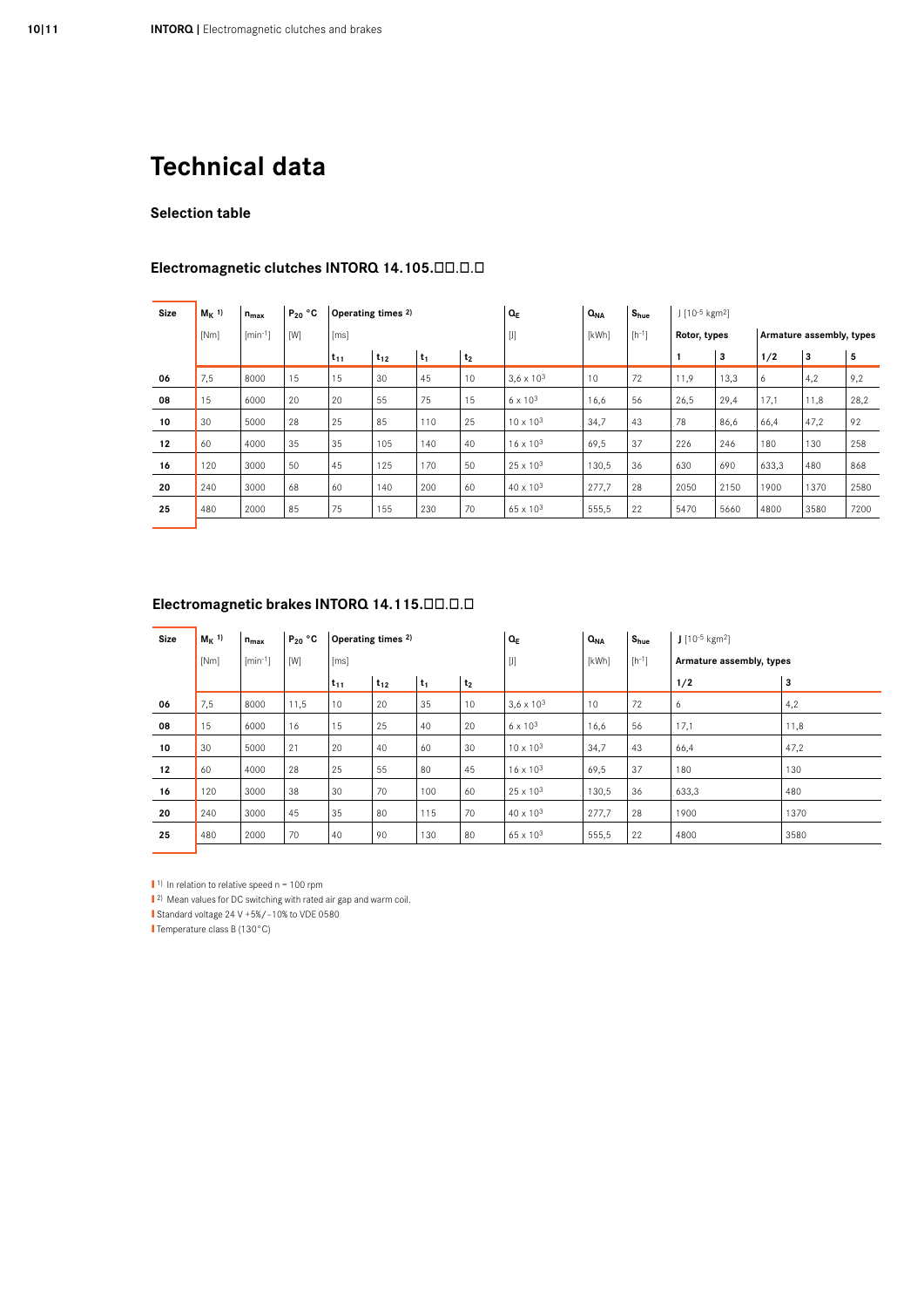# **INTORQ**

# **Technical data**

**Flange-mounted clutches** INTORQ 14.105.00.1.1



| Size | М    | b    | c              | d J7** | d H7                          | d <sub>1</sub> | d <sub>2</sub> | $d_3$          | d <sub>5</sub> | dg  | do        | $d_{10}$ | $d_{11}$ J7*** $d_{11}$ H7 |                                |
|------|------|------|----------------|--------|-------------------------------|----------------|----------------|----------------|----------------|-----|-----------|----------|----------------------------|--------------------------------|
|      | [Nm] |      |                |        |                               | h <sub>8</sub> | h <sub>9</sub> | H <sub>8</sub> |                |     |           |          |                            |                                |
| 06   | 7,5  | 24   | $\overline{2}$ | 10     | 10:12:14:15:17                | 63             | 80             | 35             | 72             | 27  | 23        | 68       | 10                         | 10:12:14:15:17                 |
| 08   | 15   | 26,5 | 2,5            | 10     | 12;14;15;17;19;20             | 80             | 100            | 42             | 90             | 32  | 28,5 85,5 |          | 10                         | 12;14;15;17;19;20;25           |
| 10   | 30   | 30   | 3              | 14     | 15:19:20:24 *: 25:28 *: 30    | 100            | 125            | 52             | 112            | 42  | 40        | 107      | 14                         | 15;17;19 *;20;22;24;25;28 *;30 |
| 12   | 60   | 33,5 | 3,5            | 14     | 20;24 *: 25;28 *: 30;35       | 125            | 150            | 62             | 137            | 49  | 45        | 134,3    | 14                         | 20;24;25;28 *;30;35;40         |
| 16   | 120  | 37,5 | 4              | 20     | 25;28 *: 30;35;38 *: 40;45;50 | 160            | 190            | 80             | 175            | 65  | 62        | 170      | 20                         | 25;28;30;35;38 *;40;45;50      |
| 20   | 240  | 44   | 5              | 25     | 30;35;38*;40;42*;45;50;55;60* | 200            | 230            | 100            | 215            | 83  | 77        | 214,3    | 25                         | 35;38;40;42 *;45;50;55;60;65   |
| 25   | 480  | 51   | $\circ$        | 25     | 40;45;50*;55;60;65*;70;80*    | 250            | 290            | 125            | 270            | 105 | 100       | 266,5    | 25                         | 40;45 * 50 * 55 * 60;65;70;80  |
|      |      |      |                |        |                               |                |                |                |                |     |           |          |                            |                                |

bore diameter on request

| Size | e   |      | g   |      | k     |    | $\overline{11}$ | m  | s     | $s_{LN}$ | $t_{k}$ | t <sub>w</sub> | $m$ [kg] |
|------|-----|------|-----|------|-------|----|-----------------|----|-------|----------|---------|----------------|----------|
| 06   | 3,5 | 5,5  | 400 | 31,5 | 43    | 15 | 22              | b  | 4x4,5 | 0,2      | 0,2     | 0,1            | 0,53     |
| 08   | 4,3 | 6,5  | 400 | 35   | 51    | 20 | 24              | O  | 4x5,5 | 0,2      | 0,3     | 0,1            | 0,96     |
| 10   | 5   | 6,5  | 400 | 40,9 | 60,9  | 25 | 27              | 6  | 4x6,6 | 0,2      | 0,3     | 0,1            | 1,84     |
| 12   | 5,5 | 17,1 | 400 | 46,5 | 70,5  | 30 | 30              | 10 | 4x6,6 | 0,3      | 0,3     | 0,1            | 3,24     |
| 16   | 6   | 8,6  | 400 | 53,5 | 84,5  | 38 | 34              | 10 | 4x9   | 0,3      | 0,4     | 0,2            | 5,79     |
| 20   |     | 12,4 | 400 | 64,4 | 103,4 | 48 | 40              | 15 | 4x9   | 0,5      | 0,4     | 0,2            | 11,4     |
| 25   | 8   | 14,9 | 400 | 74,9 | 118,9 | 55 | 47              | 20 | 4x11  | 0,5      | 0,5     | 0,2            | 20,4     |

Dimensions in mm

Keyway to DIN 6885/1-P9

 $\mathbf{I} \cdot \mathbf{A}$  J7) predrilled, without slot

 $\mathbf{I}$  \*\*\* $\mathsf{d}_{11}$  J7 predrilled, without slot

Recommended ISO tolerances for shafts: Up to  $\emptyset$  50 mm: k<sub>6</sub> Above Ø 50 mm: m<sub>6</sub>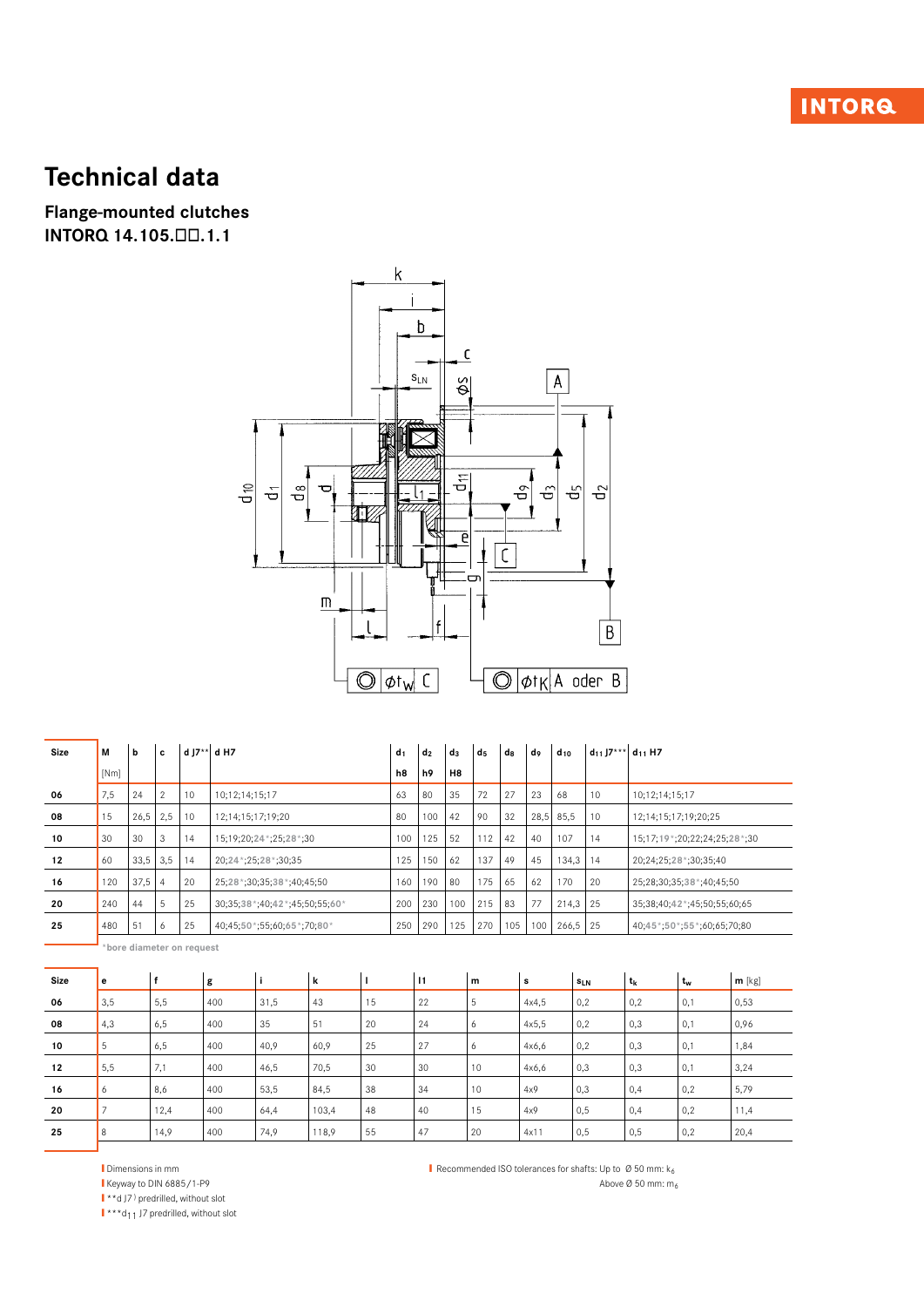**Flange-mounted clutches** INTORQ 14.105.00.1.3



| <b>Size</b> | М    | b                         | c              | $d_1$ | d <sub>2</sub> | $d_3$          | d <sub>5</sub> | d <sub>6</sub> | d <sub>7</sub> | do   | $d_{10}$ | $d_{11}$ J7*** $d_{11}$ H7 |                               |  |  |  |
|-------------|------|---------------------------|----------------|-------|----------------|----------------|----------------|----------------|----------------|------|----------|----------------------------|-------------------------------|--|--|--|
|             | [Nm] |                           |                | h8    | h9             | H <sub>8</sub> |                |                |                |      |          |                            |                               |  |  |  |
| 06          | 7,5  | 24                        | $\overline{2}$ | 63    | 80             | 35             | 72             | 46             | 34,5           | 23   | 68       | 10                         | 10;12;14;15;17                |  |  |  |
| 08          | 15   | 26,5                      | 2,5            | 80    | 100            | 42             | 90             | 60             | 41,7           | 28,5 | 85,5     | 10                         | 12;14;15;17;19;20;25          |  |  |  |
| 10          | 30   | 30                        | 3              | 100   | 125            | 52             | 112            | 76             | 51,5           | 40   | 107      | 14                         | 15;17;19*;20;22;24;25;28*;30  |  |  |  |
| 12          | 60   | 33,5                      | 3,5            | 125   | 150            | 62             | 137            | 95             | 61,5           | 45   | 134,3    | 14                         | 20;24;25;28 *;30;35;40        |  |  |  |
| 16          | 120  | 37,5                      | $\overline{4}$ | 160   | 190            | 80             | 175            | 120            | 79,5           | 62   | 170      | 20                         | 25;28;30;35;38 *;40;45;50     |  |  |  |
| 20          | 240  | 44                        | 5              | 200   | 230            | 100            | 215            | 158            | 99,5           | 77   | 214,3    | 25                         | 35;38;40;42*;45;50;55;60;65   |  |  |  |
| 25          | 480  | 51                        | 6              | 250   | 290            | 125            | 270            | 210            | 124,5          | 100  | 266,5    | 25                         | 40;45 * 50 * 55 *;60;65;70;80 |  |  |  |
|             |      | *bore diameter on request |                |       |                |                |                |                |                |      |          |                            |                               |  |  |  |

| Size | е   |      | g   | h    | $\vert$ 1 | 'n             | s     | S <sub>1</sub> | s <sub>2</sub> | $s_{3}$ | $s_{LN}$ | t <sub>k</sub> | $t_w$ | $m$ [kg] |
|------|-----|------|-----|------|-----------|----------------|-------|----------------|----------------|---------|----------|----------------|-------|----------|
|      |     |      |     |      |           |                |       |                |                |         |          |                |       |          |
| 06   | 3,5 | 5,5  | 400 | 28   | 22        | 1,4            | 4x4,5 | 3x6.3          | 3x3,1          | 3x5,5   | 0,2      | 0,2            | 0,1   | 0,49     |
| 08   | 4,3 | 6,5  | 400 | 31   | 24        | 1,7            | 4x5,5 | 3x8            | 3x4,1          | 3x7     | 0,2      | 0,3            | 0,1   | 0,88     |
| 10   | 5   | 6,5  | 400 | 35,9 | 27        | 2,1            | 4x6,6 | 3x10.5         | 3x5,15         | 3x9     | 0,2      | 0,3            | 0,1   | 1,68     |
| 12   | 5,5 | 7,1  | 400 | 40,5 | 30        | 2,5            | 4x6,6 | 3x12           | 3x6,1          | 3x10    | 0,3      | 0,3            | 0,1   | 2,95     |
| 16   | O   | 8,6  | 400 | 46,5 | 34        | 3              | 4x9   | 3x15           | 3x8.2          | 3x13    | 0,3      | 0,4            | 0,2   | 5,49     |
| 20   |     | 12,4 | 400 | 55,4 | 40        | $\overline{4}$ | 4x9   | 3x18           | 3x10.2         | 3x16    | 0,5      | 0,4            | 0,2   | 10,2     |
| 25   | 8   | 14,9 | 400 | 63,9 | 47        | 4,3            | 4x11  | 4x22           | 4x12,2         | 4x20    | 0,5      | 0,5            | 0,2   | 18,7     |

Dimensions in mm

Keyway to DIN 6885/1-P9

 $\mathbf{I}$  \*\*\*d<sub>11</sub> J7 predrilled, without slot

Recommended ISO tolerances for shafts: Up to  $\varnothing$  50 mm:  $k_6$ Above Ø 50 mm: m<sub>6</sub>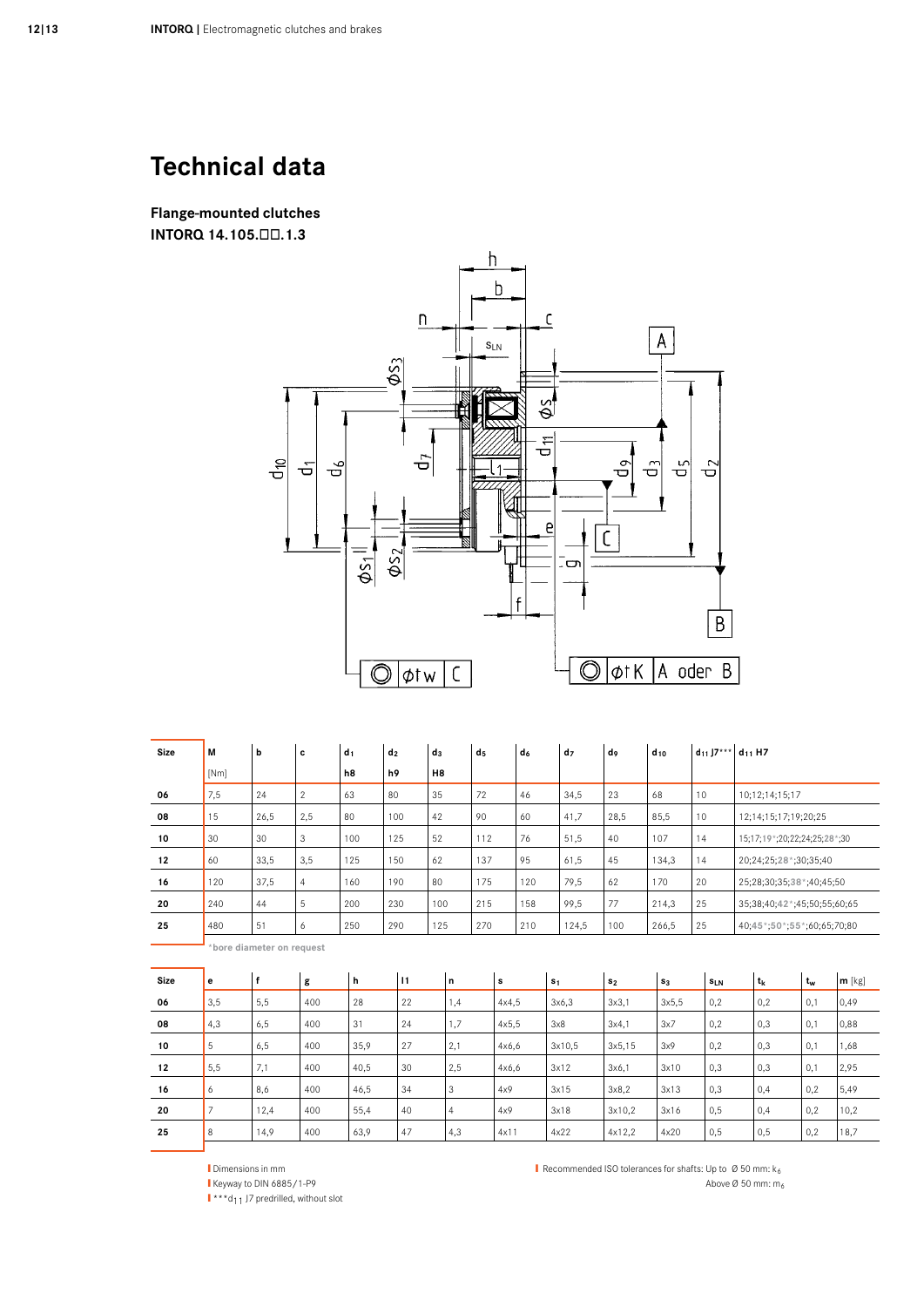**Shaft-mounted clutches** INTORQ 14.105.00.3.1





| Size | М    | b <sub>2</sub> | c <sub>1</sub> | d J7** d H7 |                                    | $d_1$ | $d_8$ | $d_{10}$ | $d_{11}$ J7*** | $d_{11}$ H7                  | $d_{14}$ | $f_1$ | g   |
|------|------|----------------|----------------|-------------|------------------------------------|-------|-------|----------|----------------|------------------------------|----------|-------|-----|
|      | [Nm] |                |                |             |                                    | h8    |       |          |                |                              |          |       |     |
| 06   | 7,5  | 26             | 1,5            | 10          | 10;12;14;15;17                     | 63    | 27    | 68       | 10             | 10;12;14*;15;17;20*          | 64       | 7,7   | 400 |
| 08   | 15   | 28             | 1,5            | 10          | 12;14;15;17;19;20                  | 80    | 32    | 85,5     | 10             | 12; 14 *; 15; 17; 19; 20; 25 | 68       | 8,2   | 400 |
| 10   | 30   | 32,5           | 2,5            | 14          | 15;19;20;24*;25;28*;30             | 100   | 42,5  | 107      | 14             | 15;19;20;24;25;28*;30        | 85       | 9,2   | 400 |
| 12   | 60   | 36             | 2,5            | 14          | 20;24*;25;28*;30;35                | 125   | 52    | 134,3    | 14             | 20;24 *;25;28;30;35;40       | 100      | 9,8   | 400 |
| 16   | 120  | $41,7$ 3.5     |                | 20          | 25;28 *;30;35;38 *;40;45;50        | 160   | 73    | 170      | 20             | 25;28 *;30;35;38 *;40;50     | 127      | 15,2  | 400 |
| 20   | 240  | 48,1           | 3,5            | 25          | 30;35;38 *: 40;42 *: 45;50;55;60 * | 200   | 87    | 214,3    | 25             | 35;38*;40;42*;45;50;55*;60   | 152,4    | 16.5  | 400 |
| 25   | 480  | $55,2$ 3,5     |                | 25          | 40;45;50 *;55;60;65 *;70;80 *      | 250   | 110   | 266,5    | 25             | 40*;45;50;55*;60*;70*        | 152,4    | 19,2  | 400 |

 $\blacksquare$  \*bore diameter on request

| Size | 12    | k <sub>2</sub> |    | 12   | m  | $s_{LN}$ | t <sub>w</sub> | u     | $\mathbf v$ | x  | v   | $m$ [kg] |
|------|-------|----------------|----|------|----|----------|----------------|-------|-------------|----|-----|----------|
| 06   | 47,5  | 59             | 15 | 40   | 5  | 0,2      | 0,1            | 36    | 41          | 10 | 4,1 | 0,83     |
| 08   | 52    | 68             | 20 | 43,5 | 6  | 0,2      | 0,1            | 45    | 50          | 10 | 4,1 | 1,28     |
| 10   | 60    | 80             | 25 | 49   | 6  | 0,2      | 0,1            | 56    | 60          | 10 | 4,1 | 2,4      |
| 12   | 68    | 92             | 30 | 55   | 10 | 0,3      | 0,1            | 68,5  | 72,5        | 10 | 4,1 | 4,15     |
| 16   | 77,5  | 108,5          | 38 | 61,5 | 10 | 0,3      | 0,2            | 87,5  | 93,5        | 20 | 8,1 | 7,3      |
| 20   | 93,4  | 132,4          | 48 | 73   | 15 | 0,5      | 0,2            | 107,5 | 113,5       | 20 | 8,1 | 14,5     |
| 25   | 103,9 | 147,9          | 55 | 80   | 20 | 0,5      | 0,2            | 135   | 141         | 20 | 8,1 | 22,9     |

Dimensions in mm

Keyway to DIN 6885/1-P9

I \*\* d J7 ) predrilled, without slot

 $\mathbf{I}$  \*\*\*d<sub>11</sub> J7 predrilled, without slot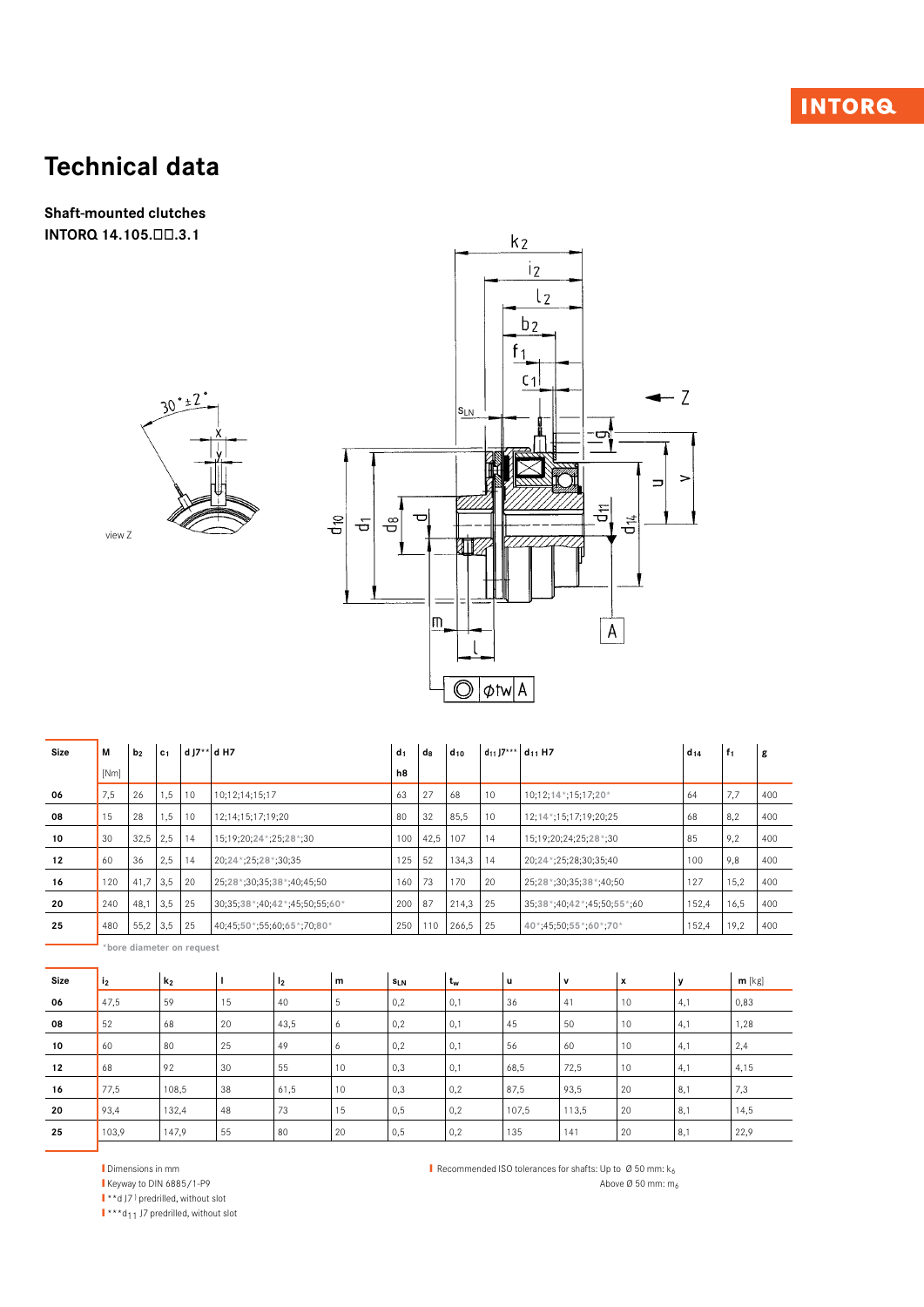**Shaft-mounted clutches** INTORQ 14.105.00.3.3





| Size        | М     | b2                       | c <sub>1</sub> | $d_1$ | $d_6$          | d <sub>7</sub> | $d_{10}$ | $d_{11}$ J7*** $d_{11}$ H7 | $d_{14}$                               |   | $ f_1 $ | g        |
|-------------|-------|--------------------------|----------------|-------|----------------|----------------|----------|----------------------------|----------------------------------------|---|---------|----------|
|             | [Nm]  |                          |                | h8    |                |                |          |                            |                                        |   |         |          |
| 06          | 7,5   | 26                       | 1,5            | 63    | 46             | 34,5           | 68       | 10                         | 64<br>10;12;14*;15;17;20*              |   | 7,7     | 400      |
| 08          | 15    | 28                       | 1,5            | 80    | 60             | 41,7           | 85,5     | 10                         | 68<br>12; 14 *; 15; 17; 19; 20; 25     |   | 8,2     | 400      |
| 10          | 30    | 32,5                     | 2,5            | 100   | 76             | 51,5           | 107      | 14                         | 85<br>15;19;20;24;25;28*;30            |   | 9,2     | 400      |
| 12          | 60    | 36                       | 2,5            | 125   | 95             | 61,5           | 134,3    | 14                         | 100<br>20;24*;25;28;30;35;40           |   | 9,8     | 400      |
| 16          | 120   | 41,7                     | 3,5            | 160   | 120            | 79,5           | 170      | 20                         | 127<br>25;28 *;30;35;38 *;40;50        |   | 15,2    | 400      |
| 20          | 240   | 48,1                     | 3,5            | 200   | 158            | 99,5           | 214,3    | 25                         | 35;38 *;40;42 *;45;50;55 *;60<br>152,4 |   | 16,5    | 400      |
| 25          | 480   | 55,2                     | 3,5            | 250   | 210            | 124,5          | 266,5    | 25                         | 40*;45;50;55*;60*;70*<br>152,4         |   | 19,2    | 400      |
|             |       | bore diameter on request |                |       |                |                |          |                            |                                        |   |         |          |
|             |       |                          |                |       |                |                |          |                            |                                        |   |         |          |
| <b>Size</b> | $h_1$ | I <sub>2</sub>           | n              |       | s <sub>1</sub> | s <sub>2</sub> | $s_3$    |                            | $t_w$<br>u<br>۱v<br>x<br>$s_{LN}$      | y |         | $m$ [kg] |

| <b>Size</b> | $h_1$ | ' I <sub>2</sub> | n              | $ s_1$ | s <sub>2</sub> | s <sub>3</sub> | $s_{LN}$ | $t_w$             | Ιu    | v     | x  | v   | $m$ [kg] |
|-------------|-------|------------------|----------------|--------|----------------|----------------|----------|-------------------|-------|-------|----|-----|----------|
| 06          | 44    | 40               | 1,4            | 3x6.3  | 3x3,1          | 3x5,5          | 0,2      | $^{\circ}$ 0.1    | 36    | 41    | 10 | 4,1 | 0,79     |
| 08          | 48    | 43,5             | 1,7            | 3x8    | 3x4,1          | 3x7            | 0,2      | 0,1               | 45    | 50    | 10 | 4,1 | 1,2      |
| 10          | 54,9  | 49               | 2,1            | 3x10,5 | 3x5,15         | 3x9            | 0,2      | $\vert 0,1 \vert$ | 56    | 60    | 10 | 4,1 | 2,24     |
| 12          | 62    | 55               | 2,5            | 3x12   | 3x6,1          | 3x10           | 0,3      | 10,1              | 68,5  | 72,5  | 10 | 4,1 | 3,86     |
| 16          | 70,5  | 61,5             | 3              | 3x15   | 3x8,2          | 3x13           | 0,3      | 0,2               | 87,5  | 93,5  | 20 | 8,1 |          |
| 20          | 84,4  | 73               | $\overline{4}$ | 3x18   | 3x10,2         | 3x16           | 0,5      | 0,2               | 107,5 | 113,5 | 20 | 8,1 | 13,3     |
| 25          | 92,9  | 80               | 4,3            | 4x22   | 4x12,2         | 4x20           | 0,5      | 0,2               | 135   | 141   | 20 | 8,1 | 21,2     |
|             |       |                  |                |        |                |                |          |                   |       |       |    |     |          |

Dimensions in mm Keyway to DIN 6885/1-P9  $\mathbf{I} \cdot \mathbf{I} \cdot \mathbf{I}$  17 predrilled, without slot Recommended ISO tolerances for shafts: Up to  $\emptyset$  50 mm:  $k_6$ Above Ø 50 mm: m<sub>6</sub>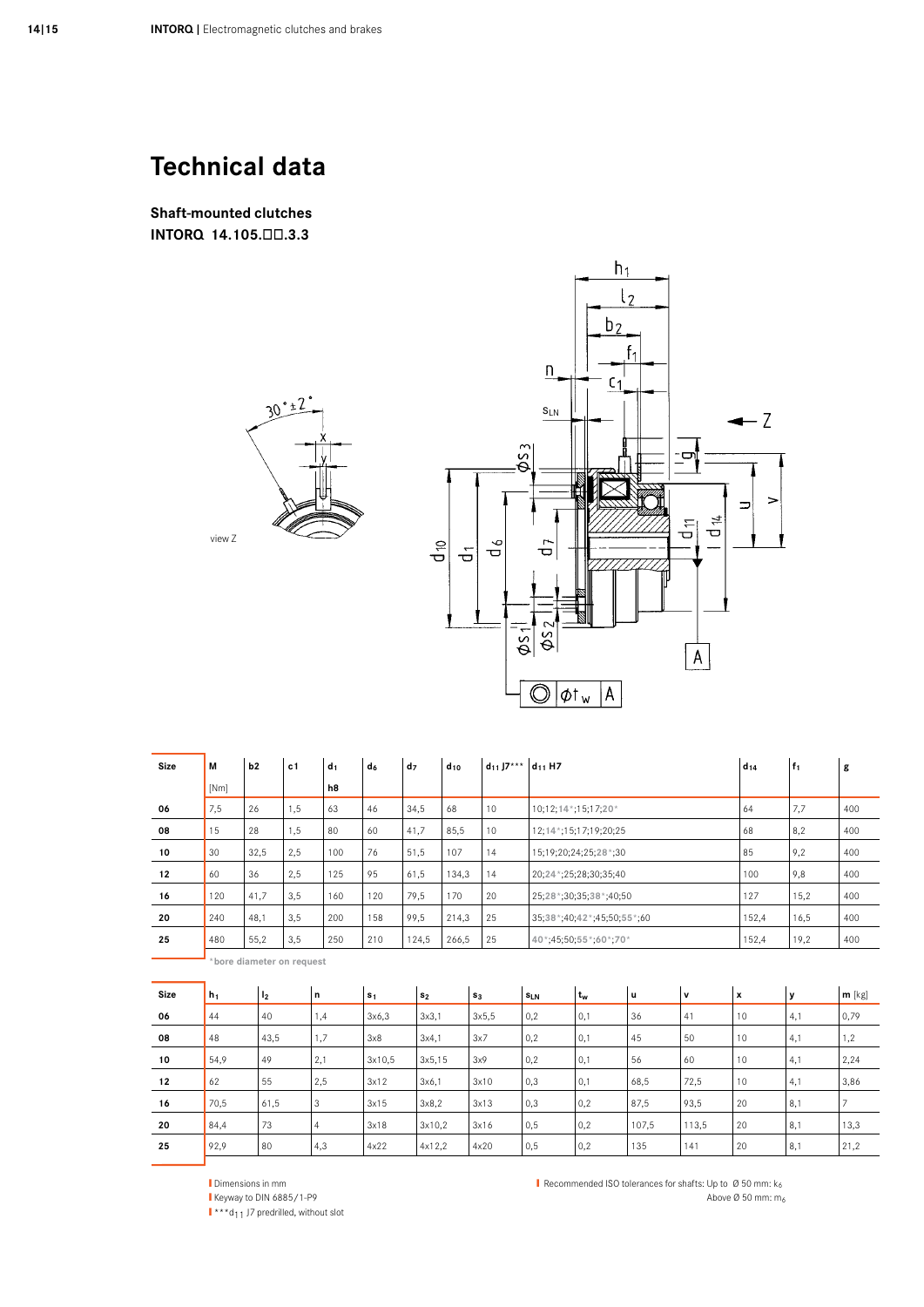# **INTORQ**

# **Technical data**

Flange-mounted clutches with flange hub on bearings INTORQ 14.105.00.1.5



| <b>Size</b> | М        | b              | c                         | $d_1$ | d <sub>2</sub> | $d_3$          | d <sub>5</sub> | do             | $d_{10}$ |       | $d_{11}$ J7*** $d_{11}$ H7 |                           |                               |         |                |          | $d_{12}$ |
|-------------|----------|----------------|---------------------------|-------|----------------|----------------|----------------|----------------|----------|-------|----------------------------|---------------------------|-------------------------------|---------|----------------|----------|----------|
|             | [Nm]     |                |                           | h8    | h9             | H <sub>8</sub> |                |                |          |       |                            |                           |                               |         |                |          |          |
| 06          | 7,5      | 24             | $\mathbf{2}$              | 63    | 80             | 35             | 72             | 23             | 68       | 10    | 10;12;14;15;17             |                           |                               |         |                |          | 12       |
| 08          | 15       | 26,5           | 2,5                       | 80    | 100            | 42             | 90             | 28,5           | 85,5     | 10    |                            | 12;14;15;17;19;20;25      |                               |         |                |          | 15       |
| 10          | 30       | 30             | 3                         | 100   | 125            | 52             | 112            | 40             | 107      | 14    |                            |                           | 15;17;19*;20;22;24;25;28*;30  |         |                |          | 20       |
| 12          | 60       | 33,5           | 3,5                       | 125   | 150            | 62             | 137            | 45             | 134,3    | 14    |                            | 20;24;25;28 *;30;35;40    |                               |         |                |          | 25       |
| 16          | 120      | 37.5           | $\overline{4}$            | 160   | 190            | 80             | 175            | 62             | 170      | 20    |                            | 25;28;30;35;38 *;40;45;50 |                               |         |                |          | 30       |
| 20          | 240      | 44             | 5                         | 200   | 230            | 100            | 215            | 77             | 214,3    | 25    |                            | 35;38;40;42 *;45;50;55;60 |                               |         |                |          | 40       |
| 25          | 480      | 51             | 6                         | 250   | 290            | 125            | 270            | 100            | 266,5    | 25    |                            |                           | 40;45 *: 50 *: 55 *: 60;65;70 |         |                |          |          |
|             |          |                | *bore diameter on request |       |                |                |                |                |          |       |                            |                           |                               |         |                |          |          |
|             |          |                |                           |       |                |                |                |                |          |       |                            |                           |                               |         |                |          |          |
| Size        | $d_{13}$ | e              | $\mathsf f$               | g     | i <sub>1</sub> | k <sub>1</sub> |                | I <sub>1</sub> | $I_3$    | $I_4$ | p                          | s                         | $S_{LN}$                      | $t_{k}$ | $t_w$          | $m$ [kg] |          |
|             | k6       |                |                           |       |                |                |                |                |          |       |                            |                           |                               |         |                |          |          |
| 06          | 38       | 3,5            | 5,5                       | 400   | 31             | 51             |                | 22             | 18       | 17    | 22                         | 4x4,5                     | 0,2                           | 0,2     | 0,1            | 0,69     |          |
| 08          | 45       | 4,3            | 6.5                       | 400   | 35             | 60             |                | 24             | 25       | 22    | 30.5                       | 4x5.5                     | 0,2                           | 0,3     | 0,1            | 1,24     |          |
| 10          | 55       | 5              | 6,5                       | 400   | 40,9           | 70,9           |                | 27             | 31,5     | 26,5  | 37,9                       | 4x6,6                     | 0,2                           | 0,3     | 0,1            | 2,29     |          |
| 12          | 64       | 5,5            | 7,1                       | 400   | 46,5           | 86,5           |                | 30             | 43       | 36,5  | 50                         | 4x6,6                     | 0,3                           | 0,3     | 0,1            | 3,99     |          |
| 16          | 75       | 6              | 8,6                       | 400   | 53,5           |                | 103,5          | 34             | 54       | 44,5  | 63                         | 4x9                       | 0,3                           | 0,4     | 0,2            | 7,29     |          |
| 20          | 90       | $\overline{7}$ | 12,4                      | 400   | 65,4           |                | 125,4          | 40             | 64       | 53,5  | 78,4                       | 4x9                       | 0,5                           | 0,4     | 0,2            | 13,9     |          |
| 25          | 115      | $\mathsf{R}$   | 149                       | 400   | 749            |                | 1449           | 47             | 76       | 64    | 889                        | 4x11                      | 0.5                           | 0.5     | 0 <sub>2</sub> | 25.3     |          |

Dimensions in mm Rotor assembly: Keyway to DIN 6885/1-P9 Armature assembly: Keyway to DIN 6885/3-P9

 $\mathbf{I} \cdot \cdot \cdot \cdot \mathbf{d}_{11}$  J7 predrilled, without slot

Recommended ISO tolerances for shafts: Up to  $\emptyset$  50 mm:  $k_6$ Above Ø 50 mm: m<sub>6</sub>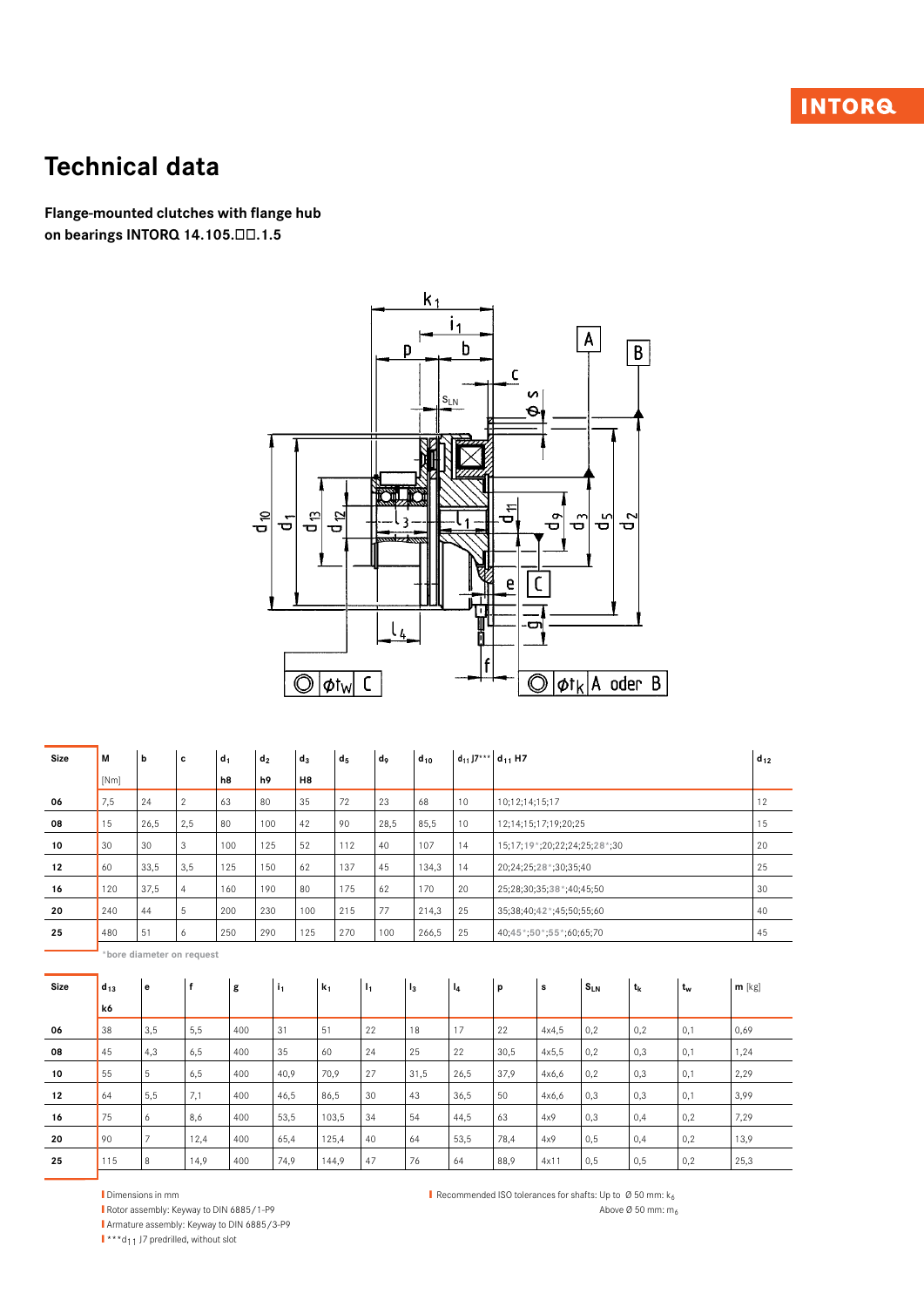Shaft-mounted clutches with flange hub on bearings INTORQ 14.105.00.3.5





| <b>Size</b> | М                         |          | b <sub>2</sub> |       | c <sub>1</sub> |       | $d_1$          | $d_{10}$       |       | $d_{11} J7***$ |                       | $d_{11}$ H7                  |       |             |             |                    |              | $d_{12}$ |
|-------------|---------------------------|----------|----------------|-------|----------------|-------|----------------|----------------|-------|----------------|-----------------------|------------------------------|-------|-------------|-------------|--------------------|--------------|----------|
|             | [Nm]                      |          |                |       |                |       | h8             |                |       |                |                       |                              |       |             |             |                    |              |          |
| 06          | 7,5                       |          | 26             |       | 1,5            |       | 63             | 68             |       | 10             |                       | 10;12;14*;15;17;20*          |       |             |             |                    |              | 12       |
| 08          | 15                        |          | 28             |       | 1,5            |       | 80             | 85,5           |       | 10             |                       | 12; 14 *; 15; 17; 19; 20; 25 |       |             |             |                    |              | 15       |
| 10          | 30                        |          | 32,5           |       | 2,5            |       | 100            | 107            |       | 14             |                       | 15;19;20;24;25;28*;30        |       |             |             |                    |              | 20       |
| 12          | 60                        |          | 36             |       | 2,5            |       | 125            | 134,3          |       | 14             |                       | 20;24*;25;28;30;35;40        |       |             |             |                    |              | 25       |
| 16          | 120                       |          | 41,7           |       | 3,5            |       | 160            | 170            |       | 20             |                       | 25;28*;30;35;38*;40;50       |       |             |             |                    |              | 30       |
| 20          | 240                       |          | 48,1           |       | 3,5            |       | 200            | 214,3          |       | 25             |                       | 35;38*;40;42*;45;50;55*;60   |       |             |             |                    |              | 40       |
| 25          | 55,2<br>480               |          |                | 3,5   |                | 250   | 266,5          |                | 25    |                | 40*;45;50;55*;60*;70* |                              |       |             |             |                    | 45           |          |
|             | *bore diameter on request |          |                |       |                |       |                |                |       |                |                       |                              |       |             |             |                    |              |          |
|             |                           |          |                |       |                |       |                |                |       |                |                       |                              |       |             |             |                    |              |          |
| <b>Size</b> | $d_{13}$                  | $d_{14}$ |                | $f_1$ | g              | iз    | k <sub>3</sub> | I <sub>2</sub> | $l_3$ | l <sub>4</sub> | p                     | SLN                          | $t_w$ | $\mathbf u$ | $\mathbf v$ | $\pmb{\mathsf{x}}$ | $\mathbf{y}$ | $m$ [kg] |
|             | k6                        |          |                |       |                |       |                |                |       |                |                       |                              |       |             |             |                    |              |          |
| 06          | 38                        | 64       |                | 7,7   | 400            | 47    | 67             | 40             | 18    | 17             | 22                    | 0,2                          | 0,1   | 36          | 41          | 10                 | 4,1          | 0,99     |
| 08          | 45                        | 68       |                | 8,2   | 400            | 52    | 77             | 43,5           | 25    | 22             | 30,5                  | 0,2                          | 0,1   | 45          | 50          | 10                 | 4,1          | 1,56     |
| 10          | 55                        | 85       |                | 9,2   | 400            | 60    | 90             | 49             | 31,5  | 26,5           | 37,9                  | 0,2                          | 0,1   | 56          | 60          | 10                 | 4,1          | 2,85     |
| 12          | 64                        | 100      |                | 9,8   | 400            | 68    | 108            | 55             | 43    | 36,5           | 50                    | 0,3                          | 0,1   | 68,5        | 72,5        | 10                 | 4,1          | 3,9      |
| 16          | 75                        | 127      |                | 15,2  | 400            | 77,5  | 127,5          | 61,5           | 54    | 44,5           | 63                    | 0,3                          | 0,2   | 87,5        | 93,5        | 20                 | 8,1          | 8,8      |
| 20          | 90                        | 152,4    |                | 16,5  | 400            | 94,4  | 154,4          | 73             | 64    | 53,5           | 78,4                  | 0,5                          | 0,2   | 107,5       | 113,5       | 20                 | 8,1          | 17       |
| 25          | 115                       | 152,4    |                | 19,2  | 400            | 103,9 | 173,9          | 80             | 76    | 64             | 88,9                  | 0,5                          | 0,2   | 135         | 141         | 20                 | 8,1          | 27,8     |

Dimensions in mm

Rotor assembly: Keyway to DIN 6885/1-P9

Armature assembly: Keyway to DIN 6885/3-P9

 $\mathbf{I}$  \*\*\* $d_{11}$  J7 predrilled, without slot

Recommended ISO tolerances for shafts: Up to  $\emptyset$  50 mm:  $k_6$ 

Above Ø 50 mm: m<sub>6</sub>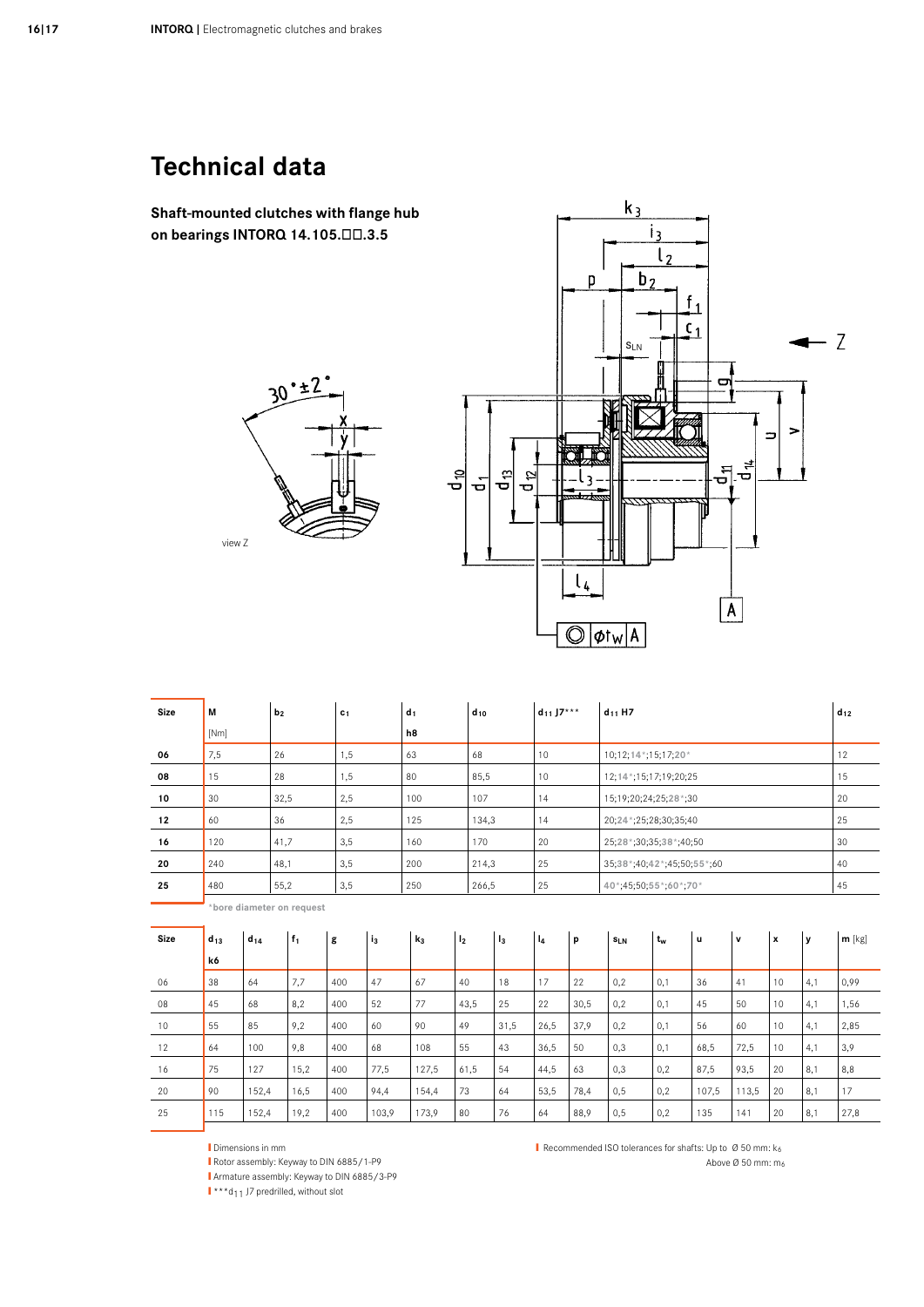Electromagnetic brakes INTORQ 14.115.00.1.1



| Size | М    | b  | c   | d J $7**$ | d H7                          | d <sub>1</sub> | $d_2$ | $d_3$          | d <sub>5</sub> | $d_8$ | е   |
|------|------|----|-----|-----------|-------------------------------|----------------|-------|----------------|----------------|-------|-----|
|      | [Nm] |    |     |           |                               | h8             | h9    | H <sub>8</sub> |                |       |     |
| 06   | 7,5  | 18 | 2   | 10        | 10:12:14:15:17                | 63             | 80    | 35             | 72             | 27    | 3,5 |
| 08   | 15   | 20 | 2,5 | 10        | 12;14;15;17;19;20             | 80             | 100   | 42             | 90             | 32    | 4,3 |
| 10   | 30   | 22 | 3   | 14        | 15;19;20;24*;25;28*;30        | 100            | 125   | 52             | 112            | 42,5  | 5   |
| 12   | 60   | 24 | 3,5 | 14        | 20;24*;25;28*;30;35           | 125            | 150   | 62             | 137            | 52    | 5,5 |
| 16   | 120  | 26 | 4   | 20        | 25;28 *;30;35;38 *;40;45;50   | 160            | 190   | 80             | 175            | 73    | 6   |
| 20   | 240  | 30 | 5   | 25        | 30;35;38*;40;42*;45;50;55;60* | 200            | 230   | 100            | 215            | 87    |     |
| 25   | 480  | 35 | 6   | 25        | 40;45;50*;55;60;65*;70;80*    | 250            | 290   | 125            | 270            | 110   | 8   |

 $\frac{1}{\sqrt{2}}$  \*bore diameter on request

| Size |      | g   |      | k     |    | m  | s     | $s_{LN}$ | t <sub>w</sub> | $m$ [kg] |
|------|------|-----|------|-------|----|----|-------|----------|----------------|----------|
| 06   | 5,5  | 400 | 25,5 | 37    | 15 | 5  | 4x4,5 | 0,2      | 0,16           | 0,32     |
| 08   | 6,5  | 400 | 28,5 | 44,5  | 20 | 6  | 4x5,5 | 0,2      | 0,16           | 0,59     |
| 10   | 6,5  | 400 | 32,9 | 52,9  | 25 | 6  | 4x6,6 | 0,2      | 0,16           | 1,11     |
| 12   | 7,1  | 400 | 37   | 61    | 30 | 10 | 4x6,6 | 0,3      | 0,2            | 2        |
| 16   | 8,6  | 400 | 42   | 73    | 38 | 10 | 4x9   | 0,3      | 0,2            | 3,5      |
| 20   | 12,4 | 400 | 50,4 | 89,4  | 48 | 15 | 4x9   | 0,5      | 0,2            | 7,05     |
| 25   | 14,9 | 400 | 58,9 | 102,9 | 55 | 20 | 4x11  | 0,5      | 0,3            | 12,7     |

Dimensions in mm

Keyway to DIN 6885/1-P9

 $\mathbf{I} \cdot \mathbf{A}$  (17) predrilled, without slot

Recommended ISO tolerances for shafts: Up to Ø 50 mm: k6 Above  $\varnothing$  50 mm:  $m_6$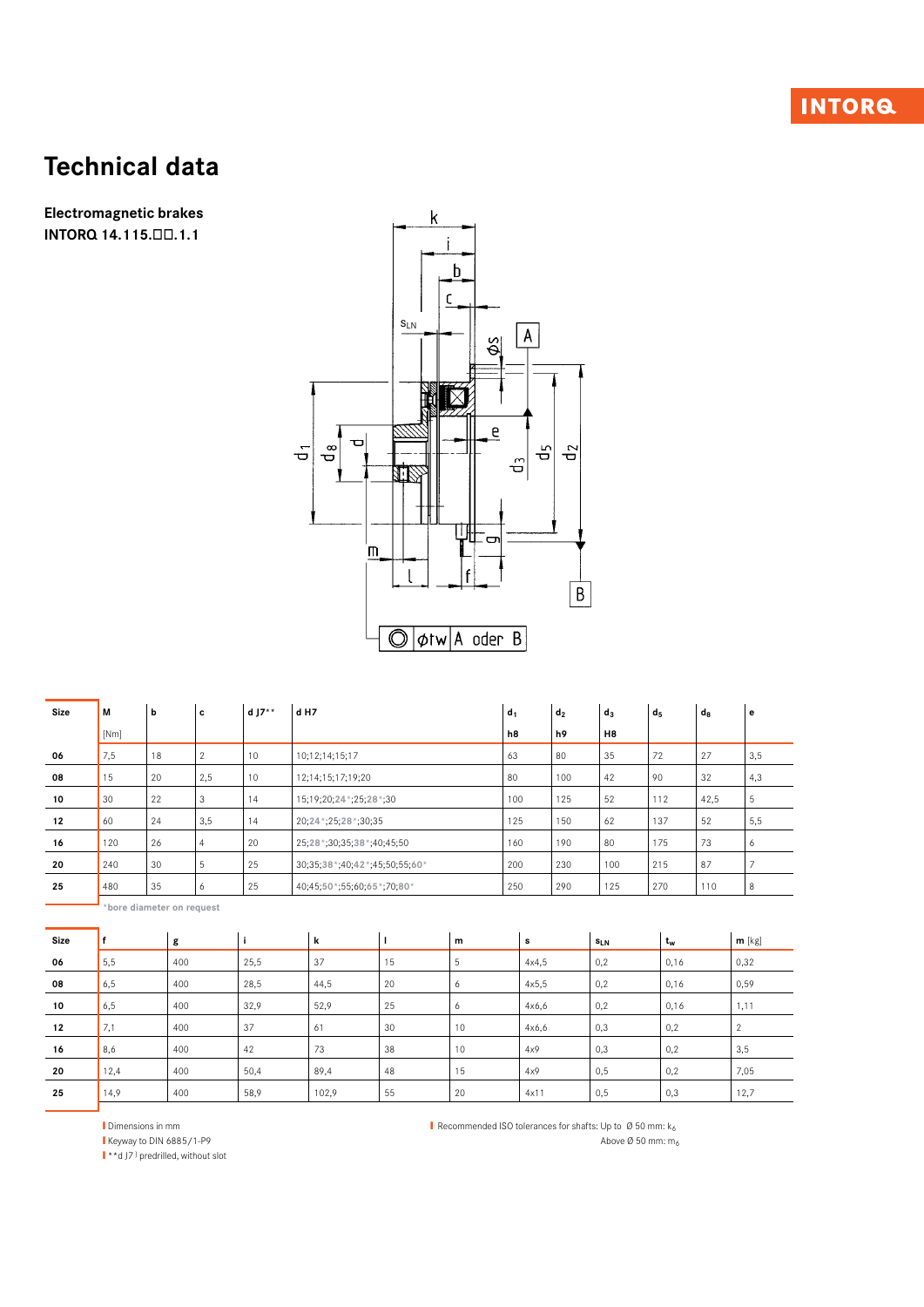Electromagnetic brakes INTORQ 14.115.00.1.2 and INTORQ 14.115.00.1.3





| <b>Size</b> | M    | þ                         | c              | d $17**$ | d H7                          |                            |       |        | d <sub>1</sub> | d <sub>2</sub> |                | $d_3$          |            | d <sub>5</sub> |       | d <sub>6</sub> |                       | d <sub>7</sub> | e    |
|-------------|------|---------------------------|----------------|----------|-------------------------------|----------------------------|-------|--------|----------------|----------------|----------------|----------------|------------|----------------|-------|----------------|-----------------------|----------------|------|
|             | [Nm] |                           |                |          |                               |                            |       |        | h8             | h9             |                | H <sub>8</sub> |            |                |       |                |                       |                |      |
| 06          | 7,5  | 18                        | $\overline{2}$ | 10       | 10;12;14;15;17                |                            |       |        | 63             | 80             |                | 35             |            | 72             |       | 46             |                       | 34,5           | 3,5  |
| 08          | 15   | 20                        | 2,5            | 10       |                               | 12;14;15;17;19;20          |       |        | 80             | 100            |                | 42             |            | 90             |       | 60             |                       | 41,7           | 4,3  |
| 10          | 30   | 22                        | 3              | 14       |                               | 15;19;20;24*;25;28*;30     |       |        | 100            | 125            |                | 52             |            | 112            |       | 76             |                       | 51,5           | 5    |
| 12          | 60   | 24                        | 3,5            | 14       |                               | 20;24*;25;28*;30;35        |       |        | 125            | 150            |                | 62             |            | 137            |       | 95             |                       | 61,5           | 5,5  |
| 16          | 120  | 26                        | $\overline{4}$ | 20       |                               | 25;28*;30;35;38*;40;45;50  |       |        | 160            | 190            |                | 80             |            | 175            |       | 120            |                       | 79,5           | 6    |
| 20          | 240  | 30                        | 5              | 25       | 30;35;38*;40;42*;45;50;55;60* | 200                        | 230   |        | 100            |                | 215            |                | 158        |                | 99,5  | $\overline{7}$ |                       |                |      |
| 25          | 480  | 35                        | 6              | 25       |                               | 40;45;50*;55;60;65*;70;80* | 250   | 290    |                | 125            |                | 270            |            | 210            |       | 124,5          | 8                     |                |      |
|             |      | *bore diameter on request |                |          |                               |                            |       |        |                |                |                |                |            |                |       |                |                       |                |      |
| <b>Size</b> | f    | g                         | h              | j.       | $\mathbf{I}$                  | n                          | s     | s1     | s <sub>2</sub> |                | s <sub>3</sub> |                | <b>SLN</b> |                | $t_w$ |                | $m$ [kg]              |                |      |
|             |      |                           |                |          |                               |                            |       |        |                |                |                |                |            |                |       |                | 1,2                   |                | 1,3  |
| 06          | 5,5  | 400                       | 22             | 25,5     | 15                            | 1,4                        | 4x4,5 | 3x6,3  | 3x3.1          |                | 3x5,5          |                | 0,2        |                | 0,16  |                | 0,32                  |                | 0,28 |
| 08          | 6,5  | 400                       | 24,5           | 28,5     | 20                            | 1,7                        | 4x5,5 | 3x8    | 3x4.1          |                | 3x7            |                | 0,2        |                | 0,16  |                | 0,59                  |                | 0,51 |
| 10          | 6,5  | 400                       | 27,9           | 32,9     | 25                            | 2,1                        | 4x6,6 | 3x10,5 | 3x5,15         |                | 3x9            |                | 0,2        |                | 0,16  |                | 1,11                  |                | 0,95 |
| 12          | 7,1  | 400                       | 31             | 37       | 30                            | 2,5                        | 4x6,6 | 3x12   | 3x6,1          |                | 3x10           |                | 0,3        |                | 0,2   |                | $\mathbf{2}^{\prime}$ |                | 1,71 |
| 16          | 8,6  | 400                       | 35             | 42       | 38                            | 3                          | 4x9   | 3x15   | 3x8.2          |                | 3x13           |                | 0,3        |                | 0,2   |                | 3,5                   |                | 3,2  |
| 20          | 12,4 | 400                       | 41,4           | 50,4     | 48                            | $\overline{4}$             | 4x9   | 3x18   | 3x10,2         |                | 3x16           |                | 0,5        |                | 0,2   |                | 7,05                  |                | 5,85 |
| 25          | 14.9 | 400                       | 47.9           | 58.9     | 55                            | 4.3                        | 4x11  | 4x22   | 4x12.2         |                | 4x20           |                | 0.5        |                | 0.3   |                | 12.7                  |                | 11   |

Dimensions in mm I Keyway to DIN 6885/1-P9<br>I \*\*d J7<sup>)</sup> predrilled, without slot Recommended ISO tolerances for shafts: Up to  $\emptyset$  50 mm:  $k_6$ Above  $\varnothing$  50 mm: m<sub>6</sub>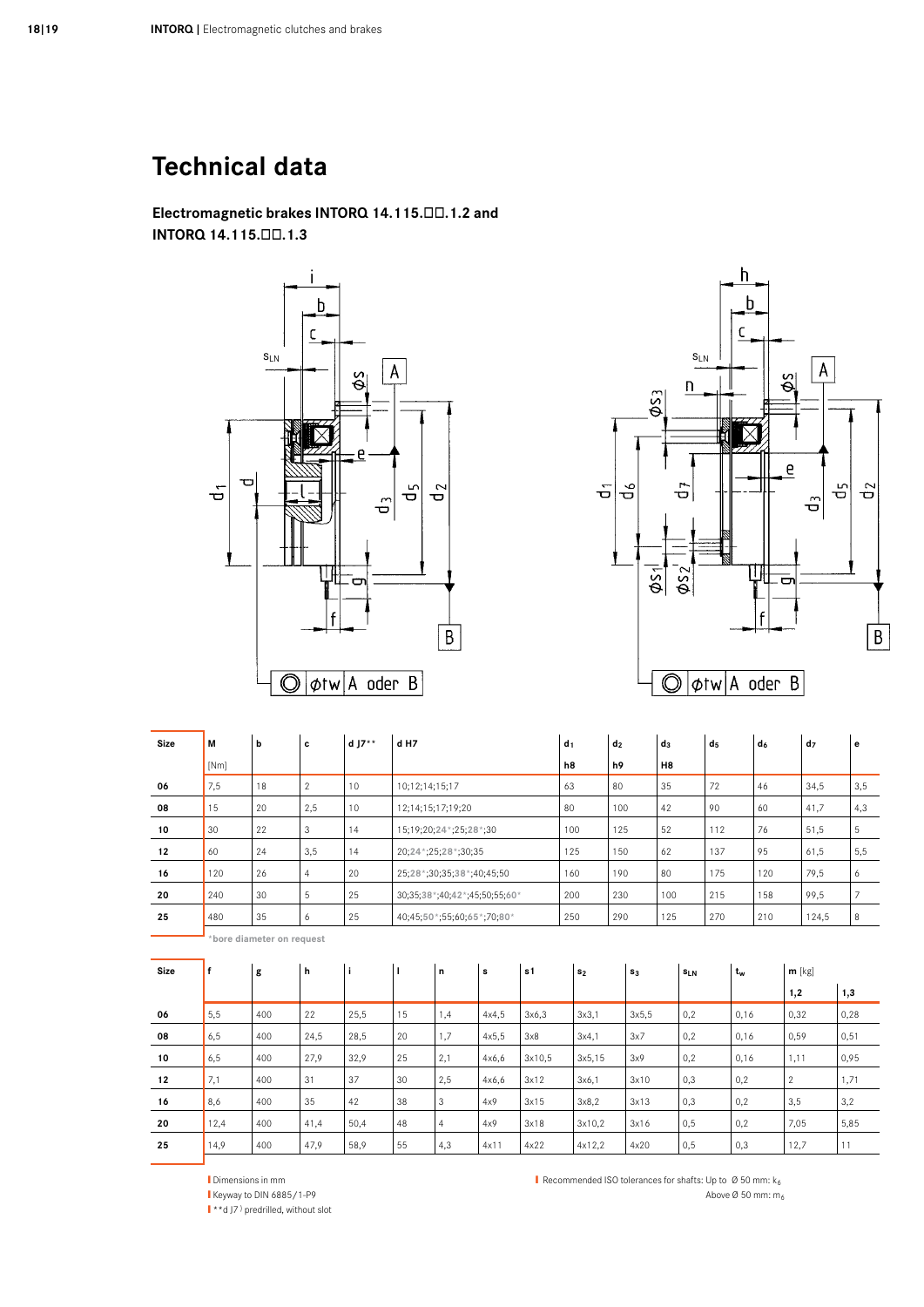# **INTORQ**

# Accessories

## Transformer switch TS 48 INTORQ 14.610.11.048

### Features

- **■** Transformer switch TS 48 contains the entire current supply for a 24 V DC coil with transformer, rectifier and switching transistor with suppressor circuit
- A transistor is used for switching; there is no contact wear
- The high induced voltage enables the release times indicated in the catalogue for DC switching to be achieved.

#### Dimensions



### Connection examples

Control via PLC



## Applications

- Current supply for 24 V coils on AC mains
- Normal excitation with rated coil voltage
- Switching of coil current via PLC, proximity switch,
- contacts, control voltage 5 24 V

#### Technical data

| Normal excitation | 24 V            |
|-------------------|-----------------|
| Mains voltage     | 230 V, 50/60 Hz |
| Coil voltage      | $24 V =$        |
| Max. coil load    | 50 W            |
|                   |                 |

Max. operating frequency: Up to 35 W 5 switching operations/s Up to 50 W 2 switching operations/s

| 1 x                                               |
|---------------------------------------------------|
| Transistor                                        |
| The entire switching operation is potential-free. |
| Approx. 1 mA                                      |
| $1.5$ kg                                          |
|                                                   |

Control via contact



Control via 2-wire proximity switch



Proximity switch closed = Coil on<br>Proximity switch free = Coil off Proximity switch free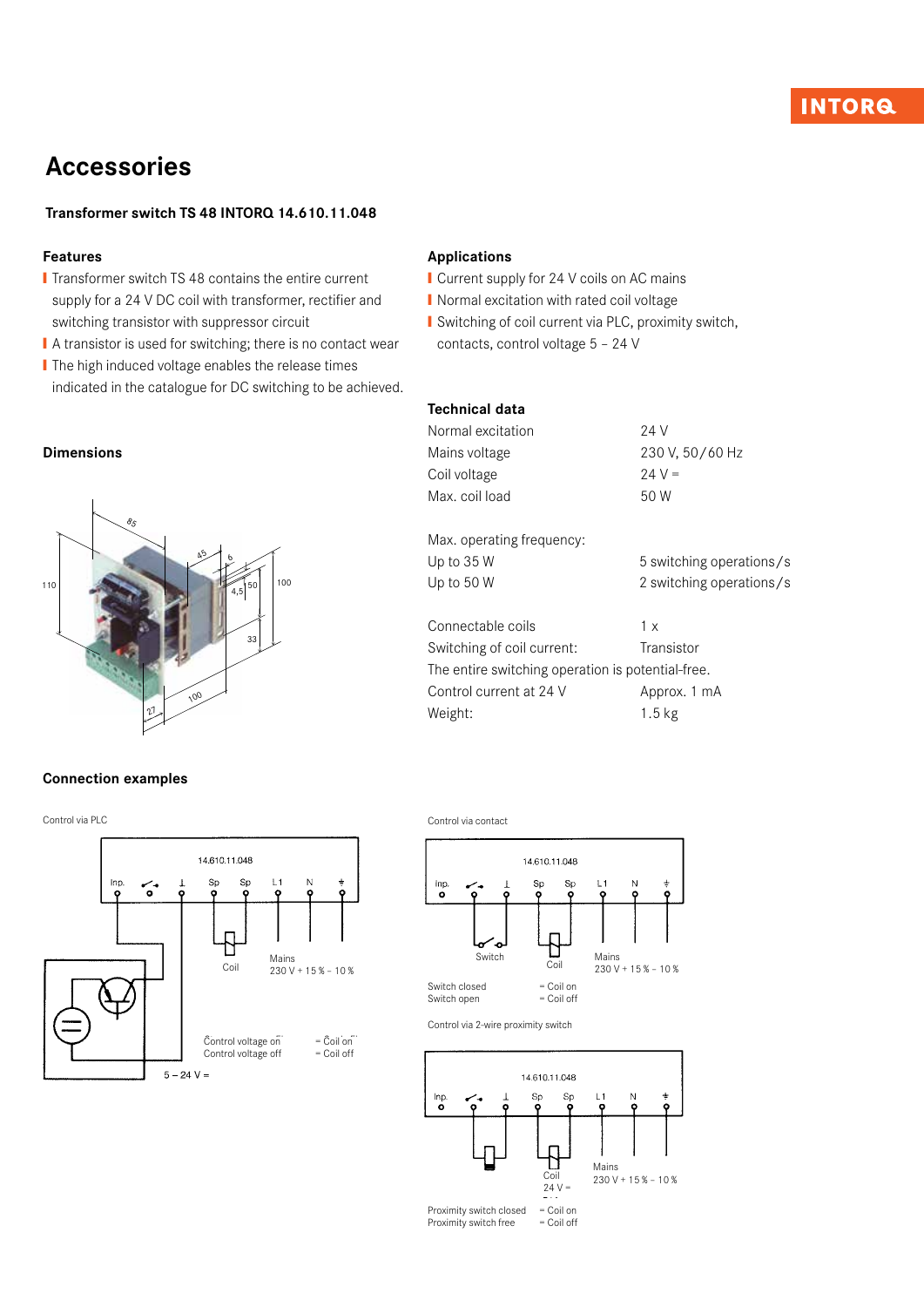# Accessories

### Spark suppressor INTORQ 14.198.00.01/02/03

### Features

The INTORQ spark suppressor protects the coil and contact against impermissibly high induced voltages with DC switching. In the absence of a suppressor circuit, the induced voltage may exceed the permissible values specified in VDE 0580 and cause coils to fail.

The spark suppressor comprises an induction-free pulse capacitor which takes up the high-speed current peaks which occur during switching. This significantly reduces the spark at the contact (contact wear).

## Application

Suppressor circuit for coil and contact:

- **■** Limitation of induced voltage at coils
- **■** Spark suppression at switching contacts
- **■** Increase in service life of coils and contacts

#### Dimensions



#### Technical data

| <b>INTORQ</b> | Coil<br>voltage | Max. mains<br>voltage | Max. coil<br>power | Capacitor<br>voltage | b <sub>1</sub> | b <sub>2</sub><br>approx. | d   | e<br>approx. | h    | -11  | 12<br>approx. $ g $ | ۱m  |
|---------------|-----------------|-----------------------|--------------------|----------------------|----------------|---------------------------|-----|--------------|------|------|---------------------|-----|
| 14.198.00.01  | $24 V - 50 V$   | $60V$ ~               | 110W               | 250 V-               | 8.5            | 12.5                      | 0.7 | 22.5         | 18.5 | 26.5 | 25                  |     |
| 14.198.00.02  | 50 V - 120 V    | $250V -$              | 110W               | 630 V-               | 15             | 21                        | 0.7 | 37.5         | 26   | 41.5 | 20                  | 22  |
| 14.198.00.03  | 120 V - 200 V   | 400 V $\sim$          | 110W               | 1000 V-              | 13             | 20                        | 0.7 | 37.5         | 24   | 41.5 | 15                  | $-$ |
| 14.198.00.04  | 200 V - 250 V   | 555 V~                | 110W               | 1000 V-              | 13             | 20                        | 0.7 | 37.5         | -24  | 41.5 | 15                  | 10  |
|               |                 |                       |                    |                      |                |                           |     |              |      |      |                     |     |

#### Connection examples





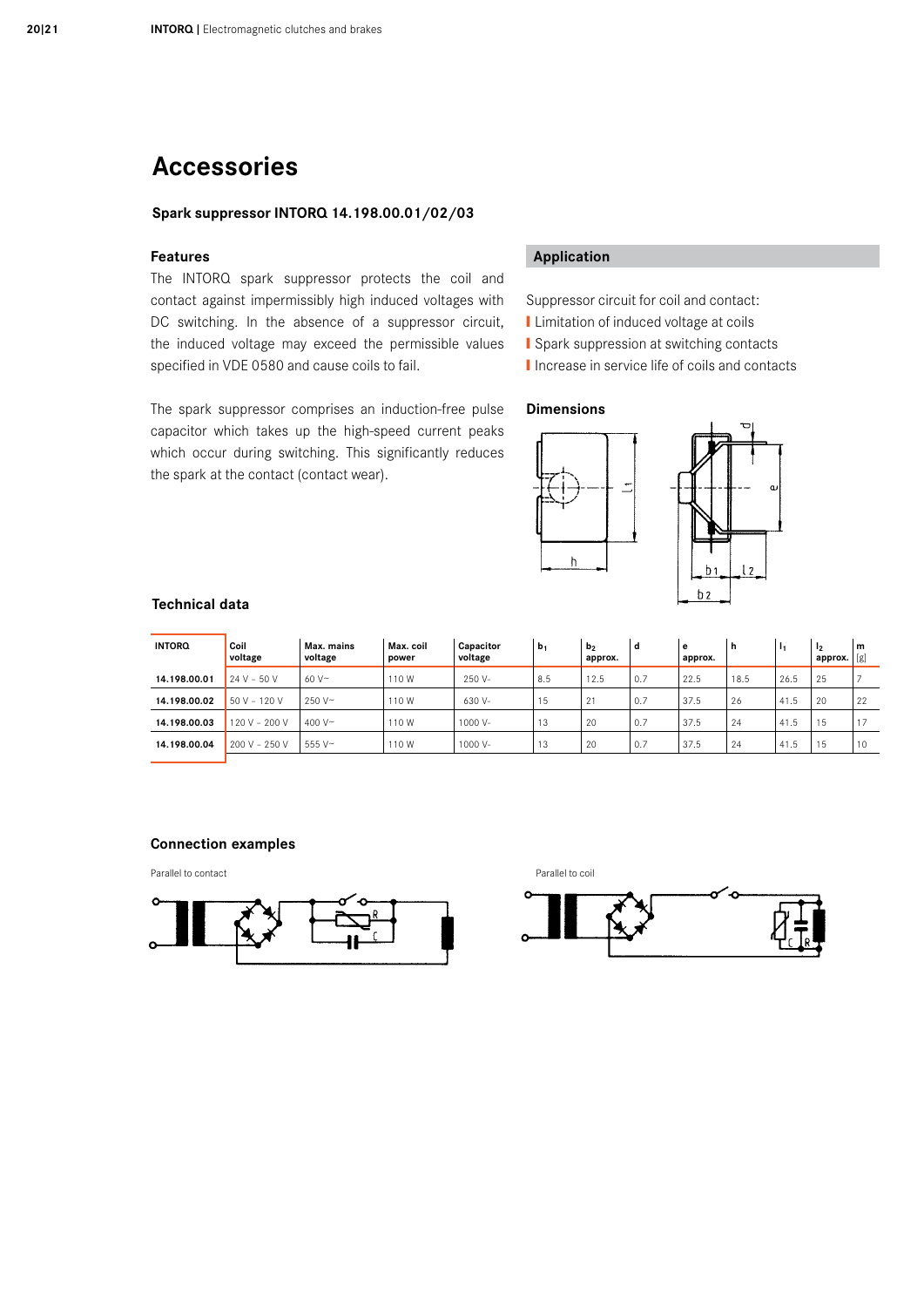# **INTORG**

# Accessories

### SEGC high-speed switchgear INTORQ 14.611

#### Features

INTORQ-SEGC high-speed switchgear is used for the high-speed excitation of DC voltage coils and reduces engagement times to as little as 10% of the values indicated in the Technical data.

Switching is wear-free via semiconductors. This makes simple activation with auxiliary contacts, control voltages or proximity switches possible. Following overexcitation, the coil operating voltage is automatically reduced to the holding voltage.

For more detailed technical information, see the "Electronic switchgear" manual.

### SEGC-Electronic INTORQ 14.611.12.<sup>DDD</sup>

- Structure: 220 x 150 mm PCB
- Connection via 10-pin terminal strip
- Max. connected load 100 W
- **■** Required accessories: MP capacitor

#### Application

High-speed excitation of DC voltage coils with a rated voltage of 24 to 205 V.

You can use INTORQ-SEGC high-speed switchgear on electromagnetic clutches/electromagnetic brakes to achieve:

- **■** Shorter acceleration/deceleration times
- **■** Higher operating frequencies
- Improved operating accuracy
- **■** Reduced wear
- **I** Improved stopping accuracy

### SEGC-Europe INTORQ 14.611.14(16).<sup>ODD</sup>

- I In terms of electronics, design is identical to that of the SEGC-Electronic
- **■** Constructed with European standard board dimensions 160 x 100 mm
- Connection via 31-pin DIN plug connector
- Max. connected load 40 W/100 W
- **Ⅰ Required accessories: MP capacitor, plug-in rack**



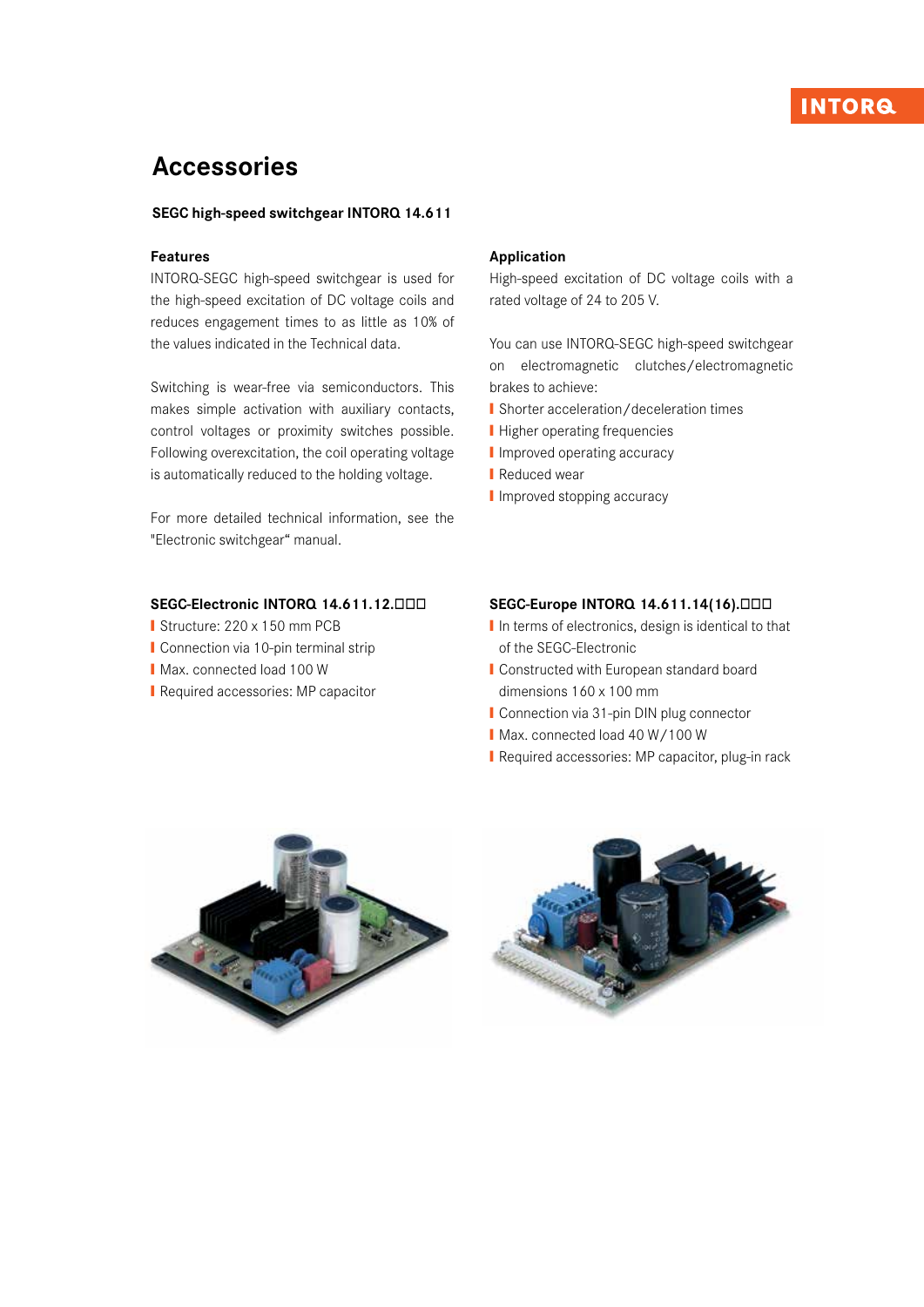# General information for assembly

- **I** Assembly and maintenance work may only be carried out by specialist personnel with appropriate training, and only in accordance with the specifications in the Operating and Mounting Instructions.
- **I** Grease or oil on friction surfaces reduces the drive/ braking torque. For this reason, friction surfaces must be kept free of grease and oil.
- The regulations set out in the machine safety law for rotary drive elements must be observed.
- **I** If units with large diameters are switched in at high speeds, the high relative speed at the friction surfaces can cause sparking. The use of a suitable cover is recommended.
- The air gap S<sub>Lue</sub> must be checked at regular intervals and readjusted no later than  $2.5 \times S_{\text{Lue}}$  (see Technical data).

# Screws, screw locking element and tapped hole for fastening type 3 armature assembly



| Size | <b>Screws</b> | <b>DIN</b>      | Schnorr screw locking element * | Ø d [mm] | t [mm] |
|------|---------------|-----------------|---------------------------------|----------|--------|
| 06   | $M3 \times 8$ | <b>DIN 84</b>   | Schnorr lock washer 3.0         | 3.1      | 0.8    |
| 08   | M 4 x 10      | <b>DIN 84</b>   | Schnorr lock washer 4.0         | 4.1      | 1.0    |
| 10   | M 5 x 12      | DIN 6912        | Schnorr lock washer 5.0         | 5.1      | 3.5    |
| 12   | M 6 x 16      | <b>DIN 7984</b> | Schnorr lock washer 6.0         | 6.1      | 2.8    |
| 16   | M 8 x 20      | <b>DIN 7984</b> | Schnorr lock washer 8.0         | 8.2      | 3.5    |
| 20   | M 10 x 25     | <b>DIN 7984</b> | Schnorr lock washer 10          | 10.2     | 3.5    |
| 25   | M 12 x 25     | <b>DIN 7984</b> | Schnorr lock washer 12          | 12.2     | 3.8    |
|      |               |                 |                                 |          |        |

#### \* Available from:

Adolf Schnorr GmbH & Co. KG PO Box 60 01 62 · 71050 Sindelfingen, Germany Tel. +49 (0) 70 31 30 20 · Fax +49 (0) 70 31 38 26 00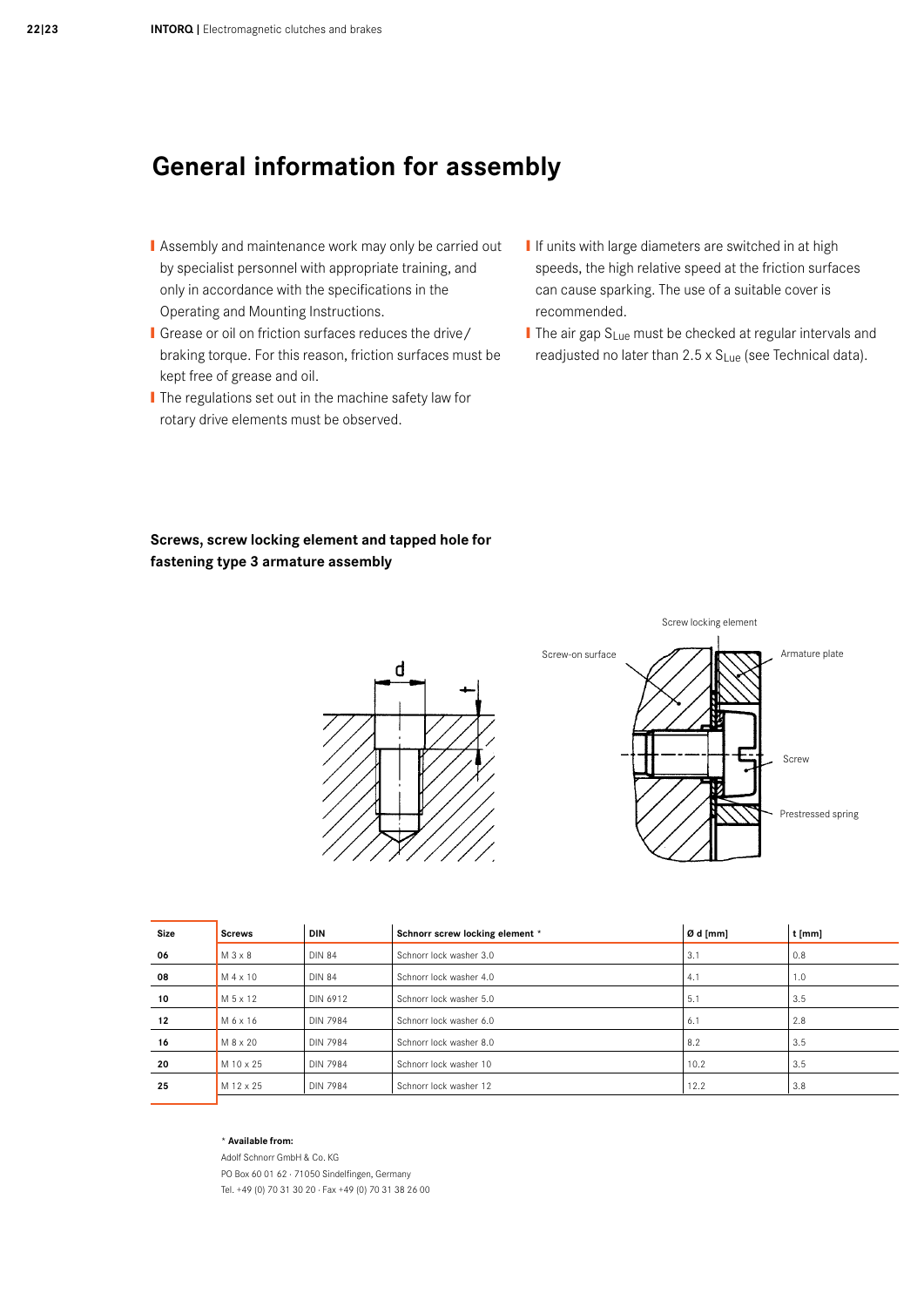# Setting standards in the market, worldwide

We are available to our customers at all times and in all locations. Major customers and projects are supported directly by our Key Account Sales Team at our HQ in Aerzen (Germany) or by our locations in Shanghai (China), Atlanta (USA) and Pune (India).

In addition to this, we work with a global network of local trading partners and cooperate with Lenze's global sales organisation.

Please send service requests directly to your local sales partner or to our HQ in Aerzen, Germany: E-mail service@intorq.de Tel: +49 5154 70534-222 Fax: +49 5154 70534-200

You can find more information on our products, as well as catalogues and operating instructions available for download, on our website at www.intorq.de